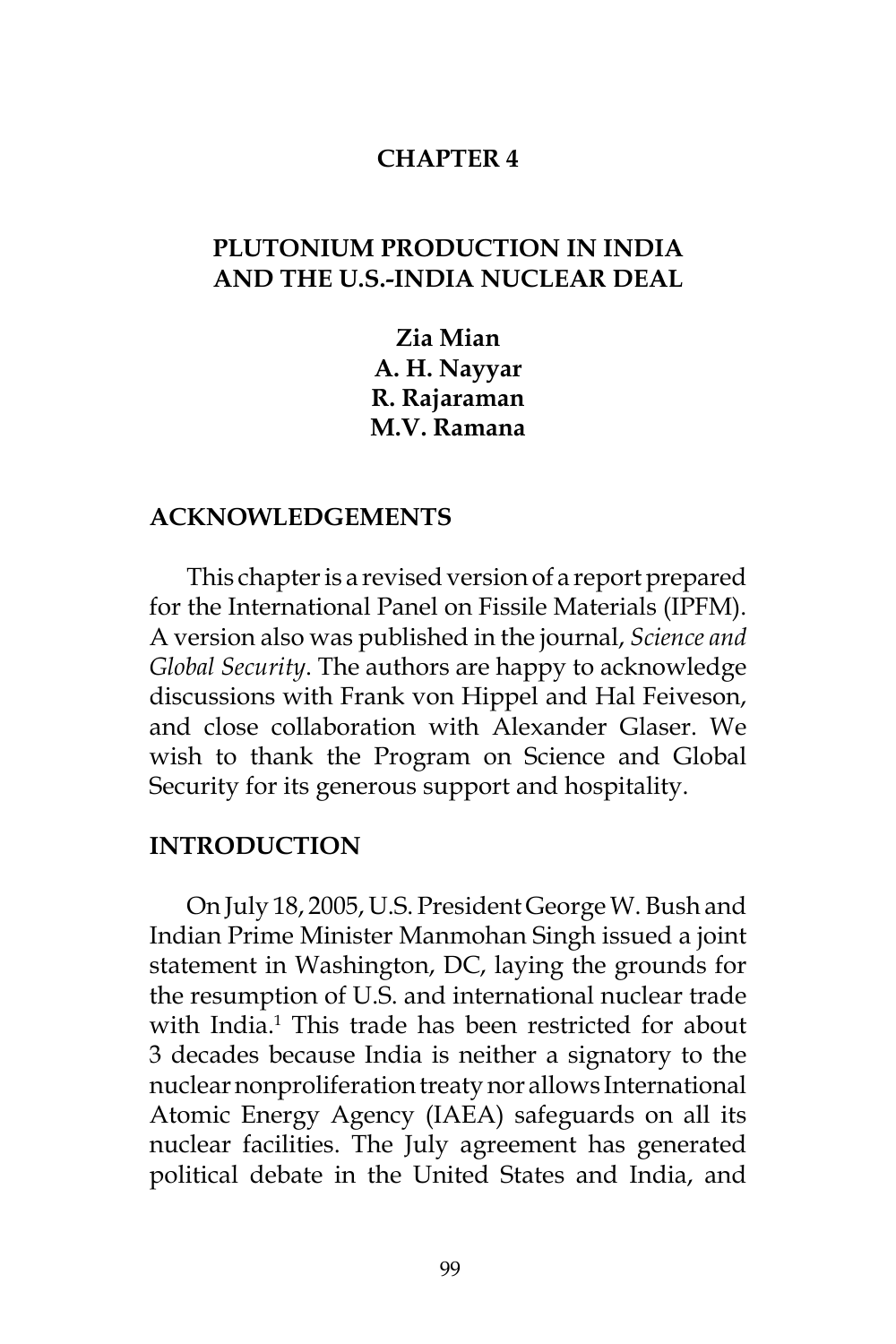concern on the part of a number of other countries.<sup>2</sup> Among the issues is the fear that the agreement serves to normalize India's status as a nuclear weapons state and so weakens the Nuclear Non-Proliferation Treaty (NPT) and the larger nonproliferation regime. An important concern is that it may serve to expand India's potential nuclear weapons production capabilities and thus hinder international efforts to end the production of fissile materials for nuclear weapons.

The United States has started to amend its own laws and policies on nuclear technology transfer and to seek the necessary changes in the international controls on the supply of nuclear fuel and technology managed by the Nuclear Suppliers Group (NSG) of states so as to allow nuclear trade with India. In exchange for the lifting of these restrictions, India's government has identified several nuclear facilities that it will designate as civilian and will volunteer for IAEA safeguarding. Currently, India has four power reactors under IAEA safeguards, the U.S.-built Tarapur 1 and 2, and the Canadian-built Rajasthan 1 and 2. The two Koodankulam reactors that are under construction by Russia also will be subject to safeguards.

India has proposed that it will place eight additional reactors under safeguards between 2006 and 2014, each with a capacity of 220 MWe (see Appendix I). These reactors are:<sup>3</sup>

- Two Rajasthan reactors still under construction, RAPS 5 and 6, which would be made available for IAEA monitoring when they commence operation in 2007 and 2008 respectively,
- RAPS 3 and 4, which are already operating but would only be available for safeguards in 2010,
- The two Kakrapar reactors, which would be made available for safeguards in 2012, and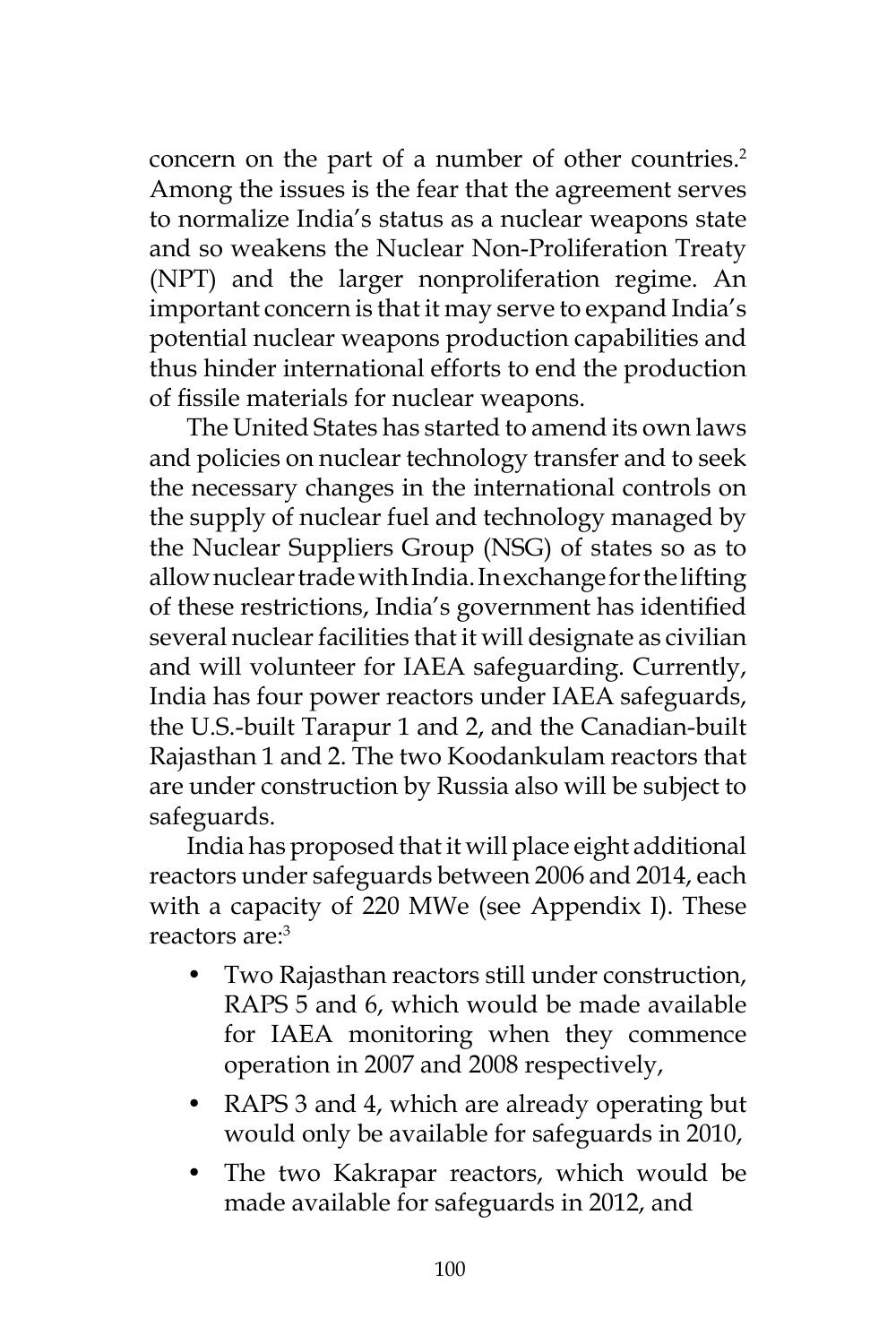• The two reactors at Narora which would become available for safeguards in 2014.

Some of the facilities at the Nuclear Fuel Complex, Hyderabad, also have been identified as civilian and are to be offered for safeguards by 2008.4 Other facilities to be declared civilian include three heavy water plants (leaving at least two out of safeguards), and the two Away-from-Reactor spent fuel storage facilities that contain spent fuel from the safeguarded Tarapur and Rajasthan reactors.

India would shut down the Canadian-build CIRUS reactor permanently in 2010 and also would shift the spent fuel from the APSARA reactor to a site outside the Bhabha Atomic Research Centre and make it available for safeguarding in 2010.

A significant proportion of India's nuclear complex would remain outside IAEA safeguards and continue to have a "strategic" function (see Appendix I). This military nuclear complex would include the Tarapur 3 and 4 reactors, each of 540 MWe capacity, the Madras 1 and 2 reactors, and the four power reactors at Kaiga.<sup>5</sup> Together, these unsafeguarded reactors have 2,350 MWe of electricity generation capacity. India also will not accept safeguards on the Prototype Fast Breeder Reactor (PFBR) and the Fast Breeder Test Reactor (FBTR), both located at Kalpakkam. Facilities associated with the nuclear submarine propulsion program would not be offered for safeguards. Reprocessing and enrichment facilities also are to remain outside safeguards.<sup>6</sup> Finally, under the deal, India retains the right to determine which future nuclear facilities it builds would be civilian and open to safeguards and which would not.

At the March 2006 summit in New Delhi between President Bush and Prime Minister Singh, it was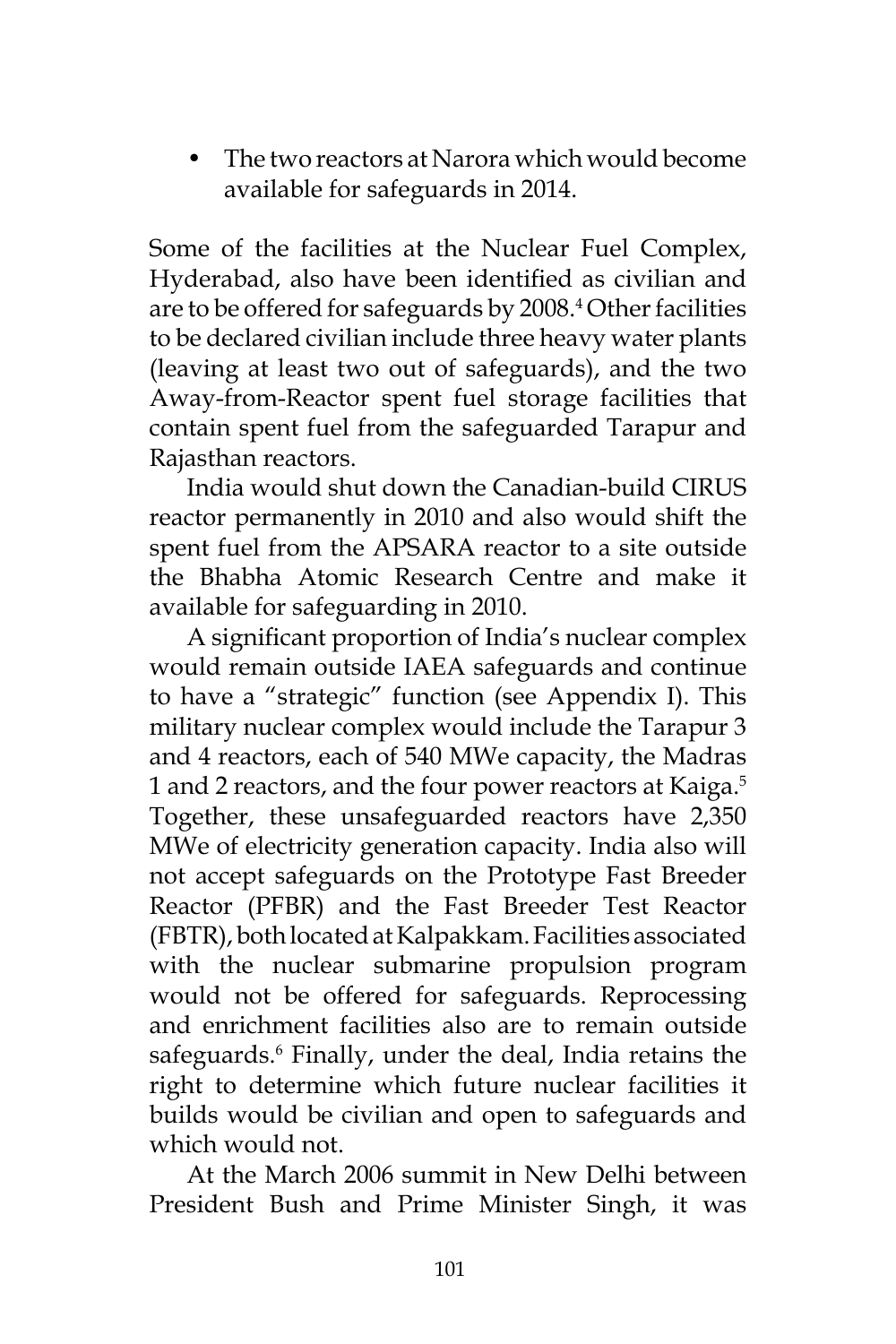announced that the U.S. Government was satisfied with this proposed Indian plan to separate its program into a civilian and a military component.7 However, the final shape and status of the deal still is unclear since the U.S. Congress has not agreed on amendments to existing laws and may attach conditions that India may not accept. There also needs to be a consensus among the NSG countries in support of making an exemption to its rules for India  $8$ 

Technical issues related to fissile materials that are involved in these concerns about the agreement are discussed below.9 First India's current plutonium production and stockpiles are estimated. The significance for India's future weapons-useable plutonium production capabilities of the line India has drawn between its civilian and military facilities are then assessed.

### **INDIA'S NUCLEAR PROGRAM**

Established in 1948, India's Atomic Energy Commission turned to the United Kingdom (UK) for the design and enriched uranium fuel for its first nuclear reactor, Apsara. Similarly, the CIRUS reactor was supplied by Canada, while the heavy water used in it came from the United States. India's first power reactors at Tarapur and Rawatbhata were supplied by the United States and Canada respectively. A U.S. design was used for its first reprocessing plant in Trombay. Some of these technologies and materials contributed to the production and separation of the plutonium used in India's 1974 nuclear weapons test. Due to this test and the subsequent refusal to give up its nuclear weapons and sign the nuclear nonproliferation treaty (NPT), India has been kept largely outside the system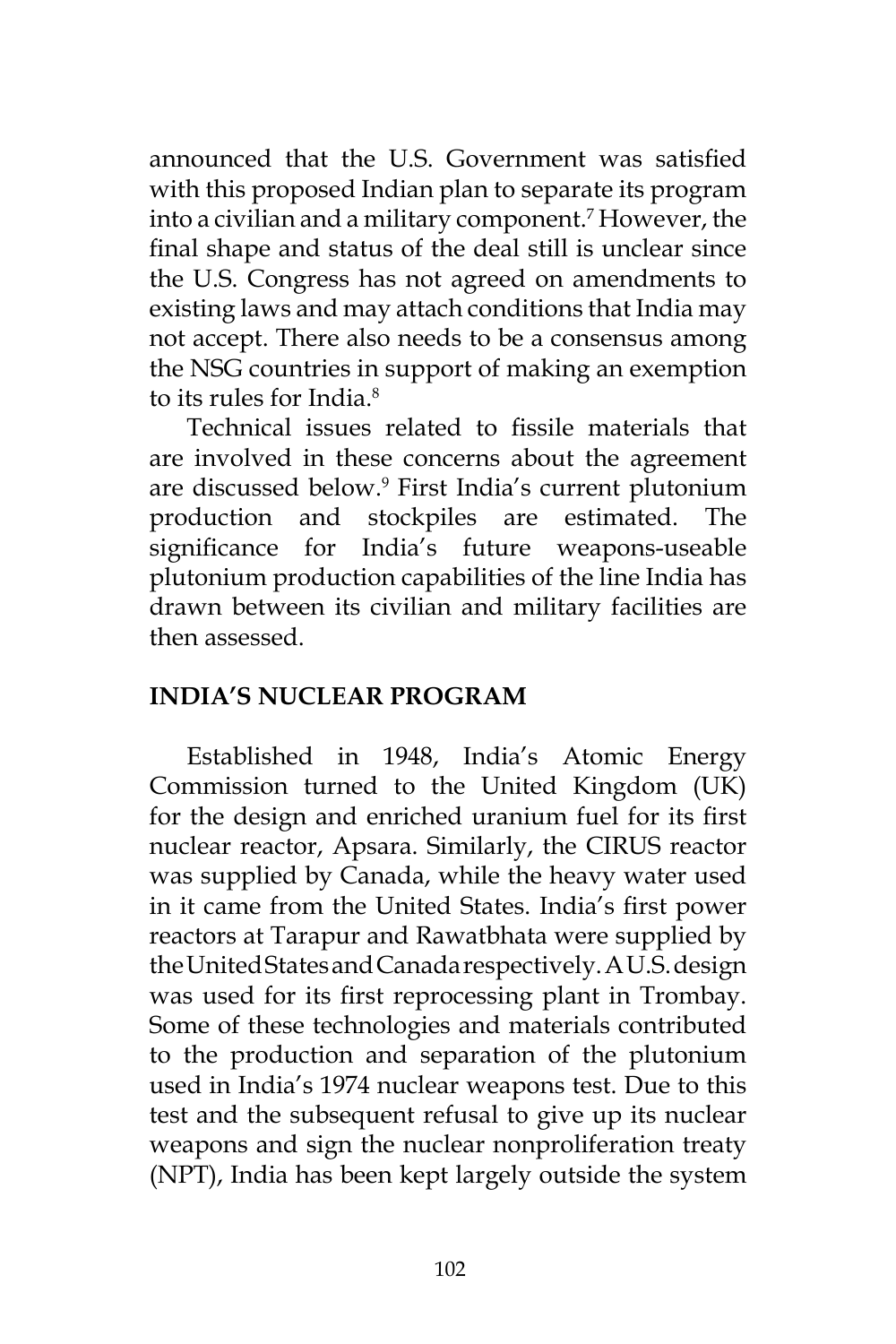of trade of nuclear technology that has developed over the past 3 decades.

India over the years has built a nuclear power program, with 15 reactors [Appendix I] providing an installed capacity of 3,310 megawatts electric (MWe), which accounts for about 3 percent of India's installed electricity generation capacity. Thirteen of the reactors are Pressurized Heavy Water Reactors (PHWRs), the first two of which were supplied by Canada. The other PHWR reactors are based largely on the Canadian design. The latest evolution of the design has increased the capacity from 220 to 540 MWe. The other two power reactors are Boiling Water Reactors supplied by the United States.

Only the four foreign supplied reactors currently are under IAEA safeguards. Two 1,000 MWe reactors being built by Russia under a 1988 deal also will be safeguarded. These two large reactors will increase India's nuclear capacity by over 50 percent in the next few years. Figure 1 shows the development of India's safeguarded and unsafeguarded nuclear capacity and how it will evolve in the coming years, including the effects of the U.S.-India nuclear deal.



**Figure 1. The Evolution of India's Installed Nuclear Electricity Generation Capacity**.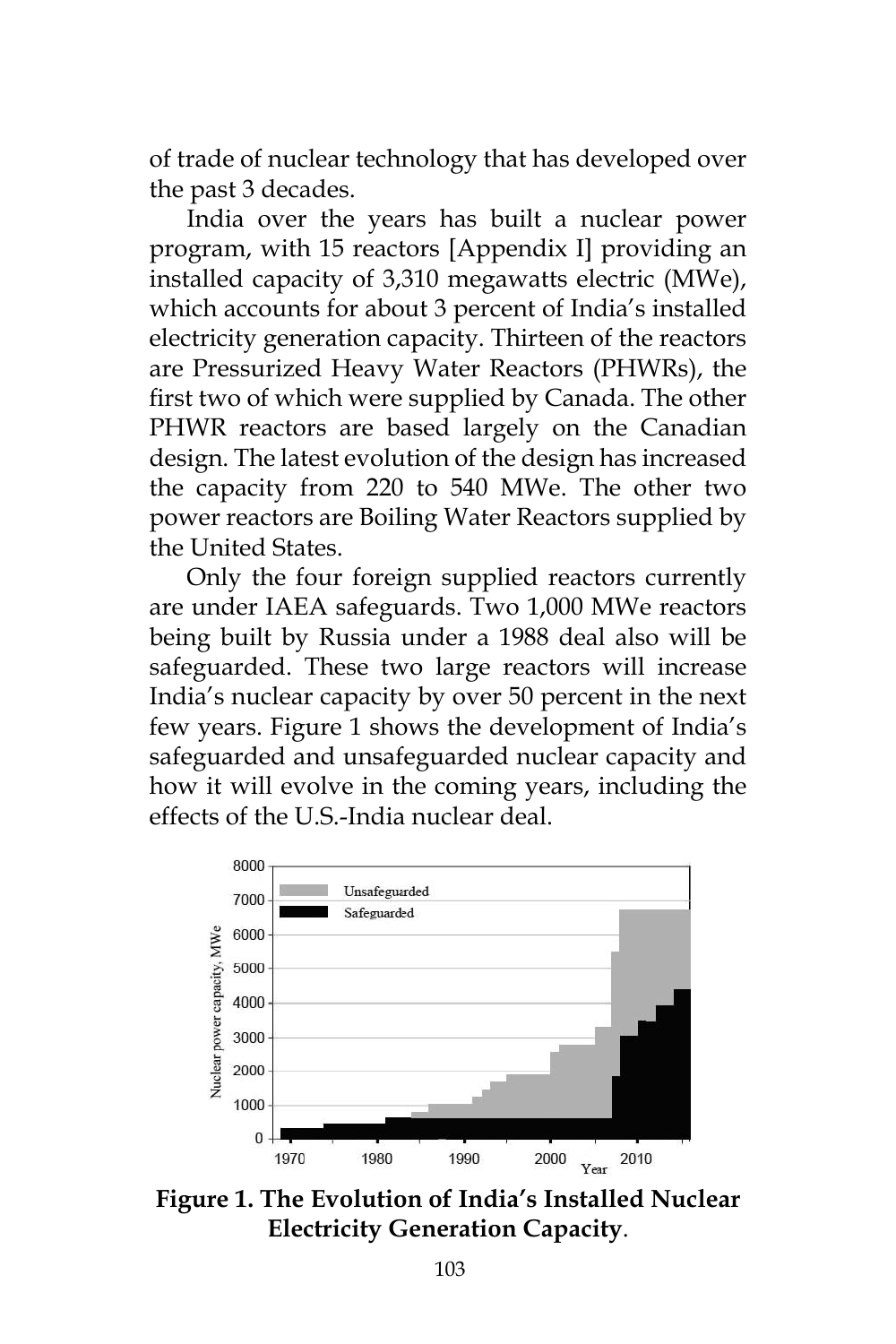For decades, India's Department of Atomic Energy (DAE) has pursued an ambitious fast-breeder reactor development program. This involves separating plutonium from the spent fuel produced in natural uranium reactors and using it to fuel fast-neutron breeder reactors, which in turn could be used to produce U-233 that eventually would serve to fuel breeder reactors operating on a Th-U-233 closed fuel cycle.10 These efforts have made halting progress: The first breeder reactor to be built, the Fast Breeder Test Reactor, was due to become operational in 1976 but started only in 1985 and has been plagued with problems. $11$  The 500 MWe Prototype Fast Breeder Reactor is not expected to be completed until 2010, if all goes according to plan. India also has begun work on a prototype plutoniumthorium-uranium-233 fuelled Advanced Heavy Water Reactor (AHWR) to gain experience with the thorium and uranium-233 fuel cycle.<sup>12</sup>

India conducted its first nuclear weapons test in May 1974. There were another five tests in 1998, involving fission weapons and a thermonuclear weapon. There are reports that at least one test used plutonium that was less than weapons grade.<sup>13</sup> India is believed to have a stockpile of perhaps 40-50 nuclear weapons, and one report cites plans for 300-400 weapons within a decade.14

### **FISSILE MATERIALS IN INDIA**

India is producing plutonium for its nuclearweapons programs. Along with Israel, Pakistan, and perhaps North Korea, it may be the only state currently doing so. The five NPT nuclear weapons states, United States, Russia, UK, France, and (informally) China, have all announced an end to fissile material production for weapons. India also is reprocessing the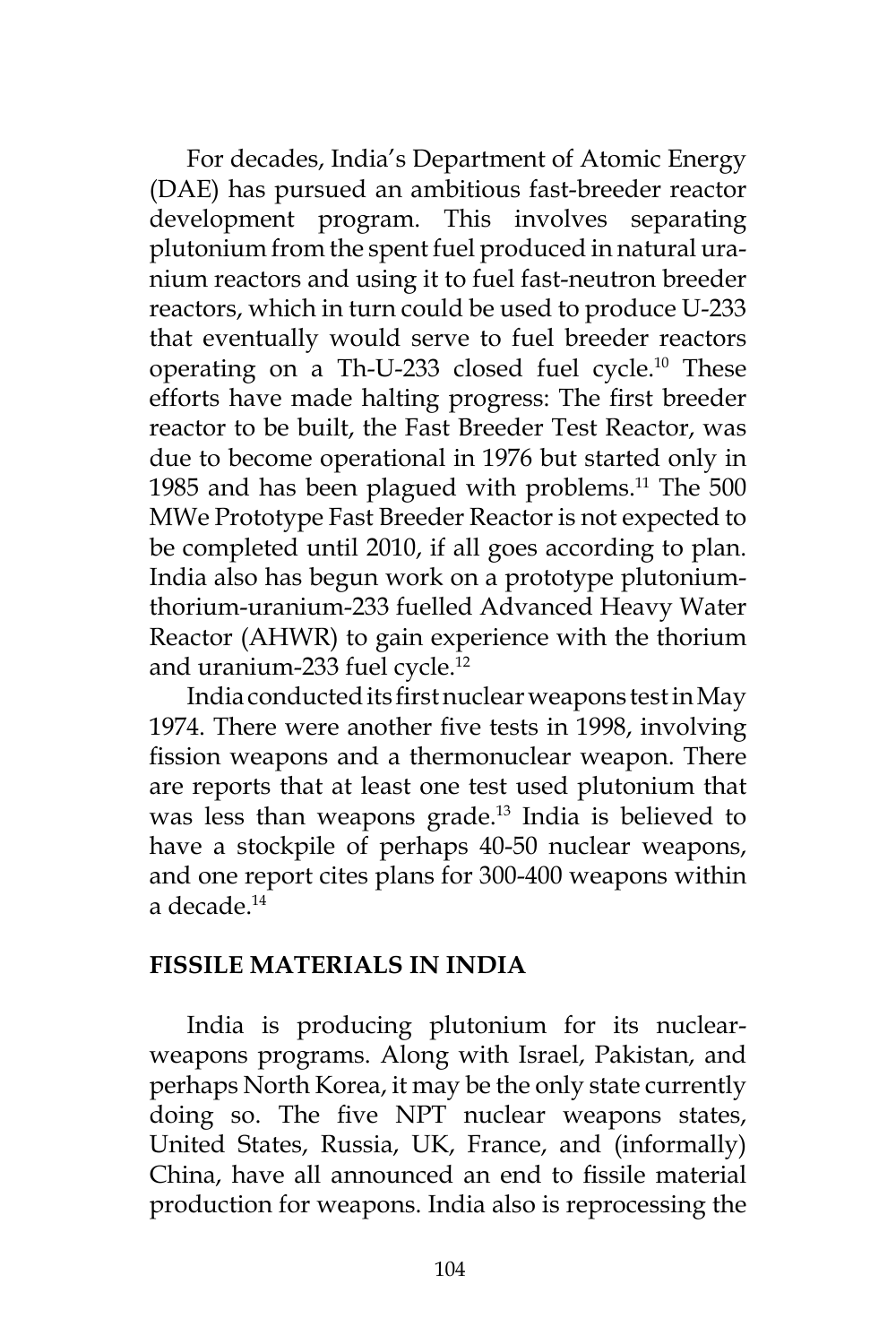spent fuel from its nuclear power reactors, an option pursued currently only by Russia, France, and the UK. Japan is about to begin operating a large reprocessing plant. Other countries simply store their spent nuclear  $f_{11}$ el

### **Weapons Grade Plutonium.**

India's weapons grade plutonium comes from the 40 megawatt thermal (MWt) CIRUS and 100 MWt Dhruva reactors. Assuming that the reactors operate at full power when they are available allows an upperbound estimate of plutonium production. At full power and an availability factor of 70 percent, each year CIRUS would produce about 9.2 kg of weapons grade plutonium, and Dhruva would produce about 23 kg of weapons grade plutonium.<sup>15</sup> The estimated cumulative weapons grade plutonium produced by 2006 CIRUS is 234 kg and by Dhruva about 414 kg.16

Spent fuel from CIRUS and Dhruva is reprocessed at the Trombay reprocessing plant (with a capacity of about 50 tons of spent fuel per year). It is hard to know how much of the plutonium that has been recovered from spent fuel has been incorporated into weapons.

It is estimated that over the years a total of 131 kg of India's weapons grade plutonium has been consumed in nuclear weapons tests, as reactor fuel and in processing losses. This would leave India with a current stockpile of about 500 kg of weapons grade plutonium.17 It is typically assumed that 5 kg of plutonium is sufficient for a simple nuclear weapon. (More advanced designs could use as little as 3 kg). Thus, India's current stockpile of weapons grade plutonium would be equivalent to about 100 nuclear weapons. It is not known how much of this has been fabricated into weapons components.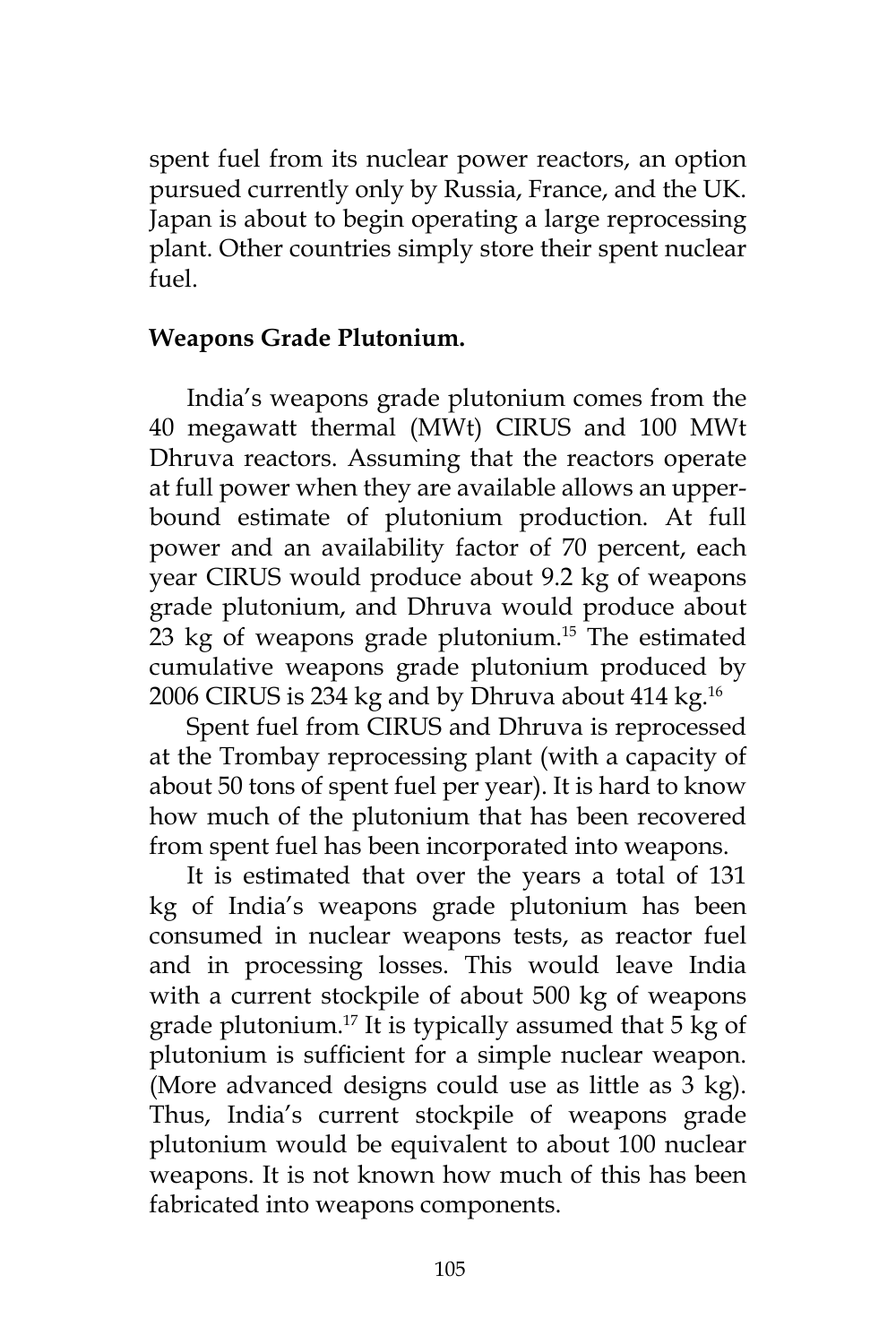## **Civil Plutonium.**

Power reactors produce plutonium in their fuel as a normal byproduct of energy generation. As of May 2006, India's unsafeguarded reactors had produced about 149 terrawatt hours (TWh) of electricity. Their accumulated spent fuel produced so far would contain about 11.5 tons of plutonium.<sup>18</sup> They are now producing about 1.45 tons of plutonium per year. The currently safeguarded power reactors have produced a total of 108 TWh of electricity, and 1266 tons of spent fuel, containing about 6.8 tons of plutonium.<sup>19</sup>

In India, the chosen way of dealing with the spent nuclear fuel from power reactors is through reprocessing. India has two large reprocessing plants at Tarapur (about 100 tons/year) and Kalpakkam (about 100 tons/year) to recover plutonium from spent power reactor fuel.<sup>20</sup> It plans to increase its annual reprocessing capacity to 850 tons by 2014 to meet the needs of its fast breeder reactor program and AHWR.<sup>21</sup>

The "reactor-grade" plutonium in the high burnup spent fuel being discharged by these reactors has a different mix of isotopes from weapons grade plutonium. However, reactor grade plutonium can be used to make a nuclear explosive and, as mentioned earlier, one of India's May 1998 nuclear tests is reported to have involved such material. In his history of the Indian nuclear weapons program, George Perkovich claims "knowledgeable Indian sources confirmed" use of nonweapons grade plutonium in one of the 1998 tests, while Raj Chengappa in a semi-official history of 1998 tests claims "one of the devices . . . used reactor grade or dirty plutonium."<sup>22</sup> An estimated 8 kg of such reactor grade plutonium would be required to make a simple nuclear weapon.<sup>23</sup>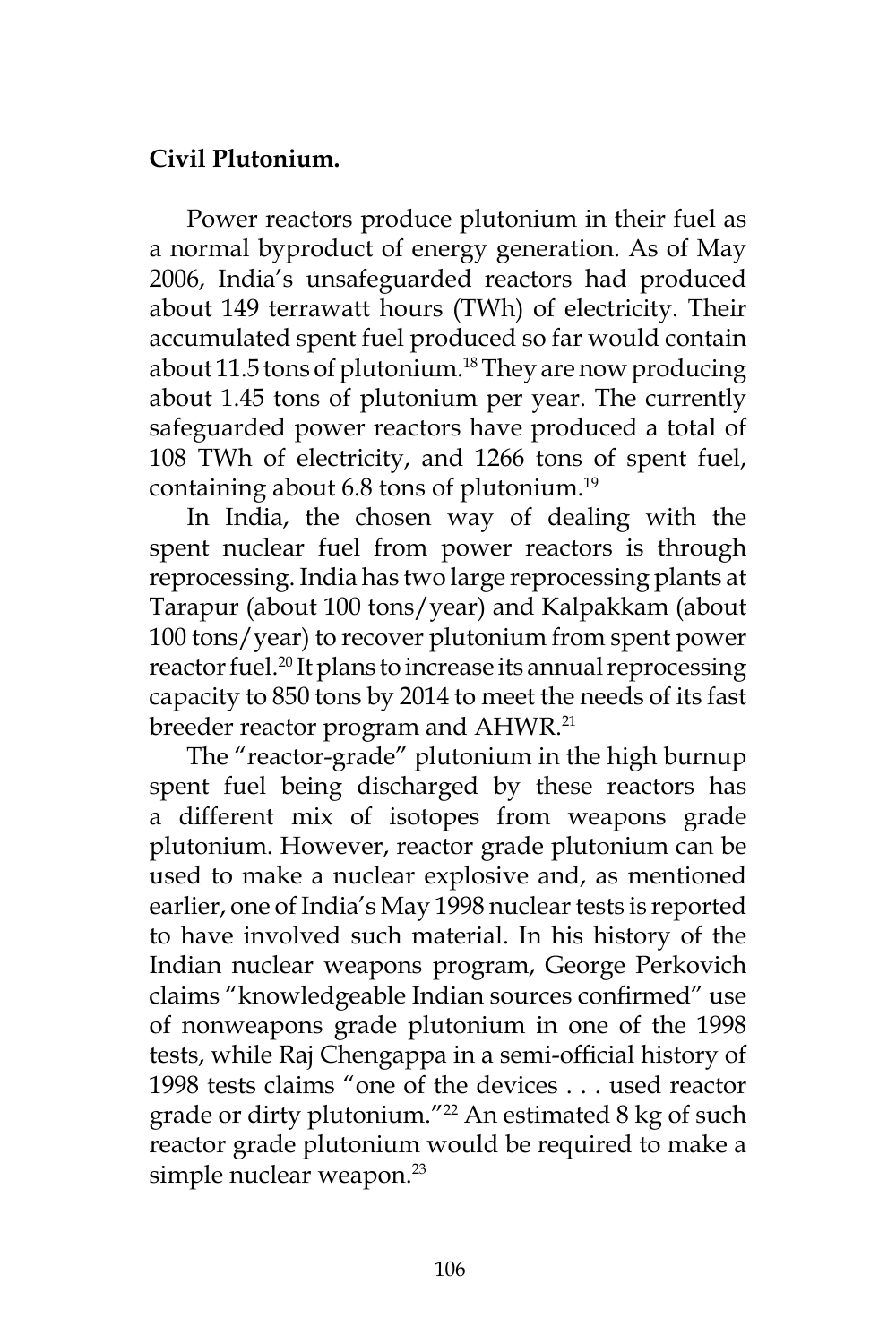Figure 2 summarizes these estimates for the different stockpiles of plutonium that India has accumulated so far. However, the exact amount of separated plutonium that India has produced so far is not known.



**Figure 2. India's Total Plutonium Production**.

## **The Uranium Constraint.**

One important reason for the DAE's willingness to agree to have more of its nuclear facilities placed under safeguards is India's severe and growing shortage of domestic uranium. An Indian official told the BBC soon after the U.S.-India deal was announced, "The truth is, we were desperate. We have nuclear fuel to last only till the end of 2006. If this agreement had not come through we might have as well closed down our nuclear reactors and by extension our nuclear program."<sup>24</sup> The former head of the Atomic Energy Regulatory Board has reported that "uranium shortage" has been "a major problem . . . for some time."25

Nuclear Power Corporation of India Limited (NPCIL) data shows that most of its reactors have had lower capacity factors in the last few years.<sup>26</sup> Figure 3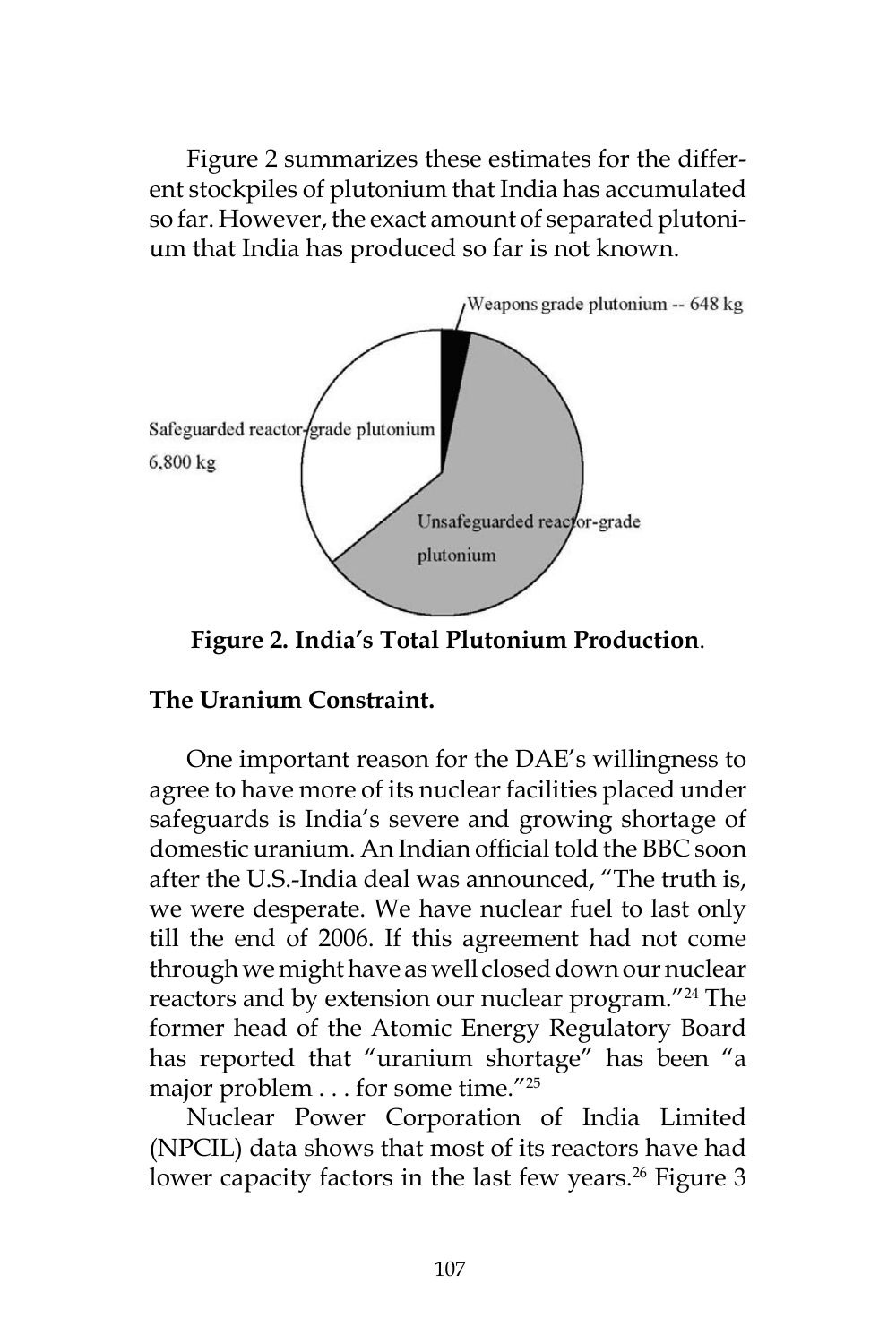shows the recent trend in operating capacity factors at India's nuclear power reactors as reported by NPCIL. It does not include data for Narora-1 and Rajasthan-1, both of which were shut-down for part of this period. The Indian Planning Commission noted that these reduced load factors were "primarily due to nonavailability of nuclear fuel because the development of domestic mines has not kept pace with addition of generating capacity."<sup>27</sup>



**Figure 3. The Recent Decline in Indian Nuclear Power Plant Capacity Factors**.

As of May 2006, the total electric capacity of India's power reactors that were domestically fuelled was 2,990 MWe—this includes the Rajasthan 1 and 2 reactors, which are under safeguards but have to be fuelled by domestic uranium. At 80 percent capacity, all these reactors would require about 430 tons of natural uranium fuel per year. The weapons grade plutonium production reactors, CIRUS and Dhruva, consume about another 35 tons of uranium annually. The uranium enrichment facility would require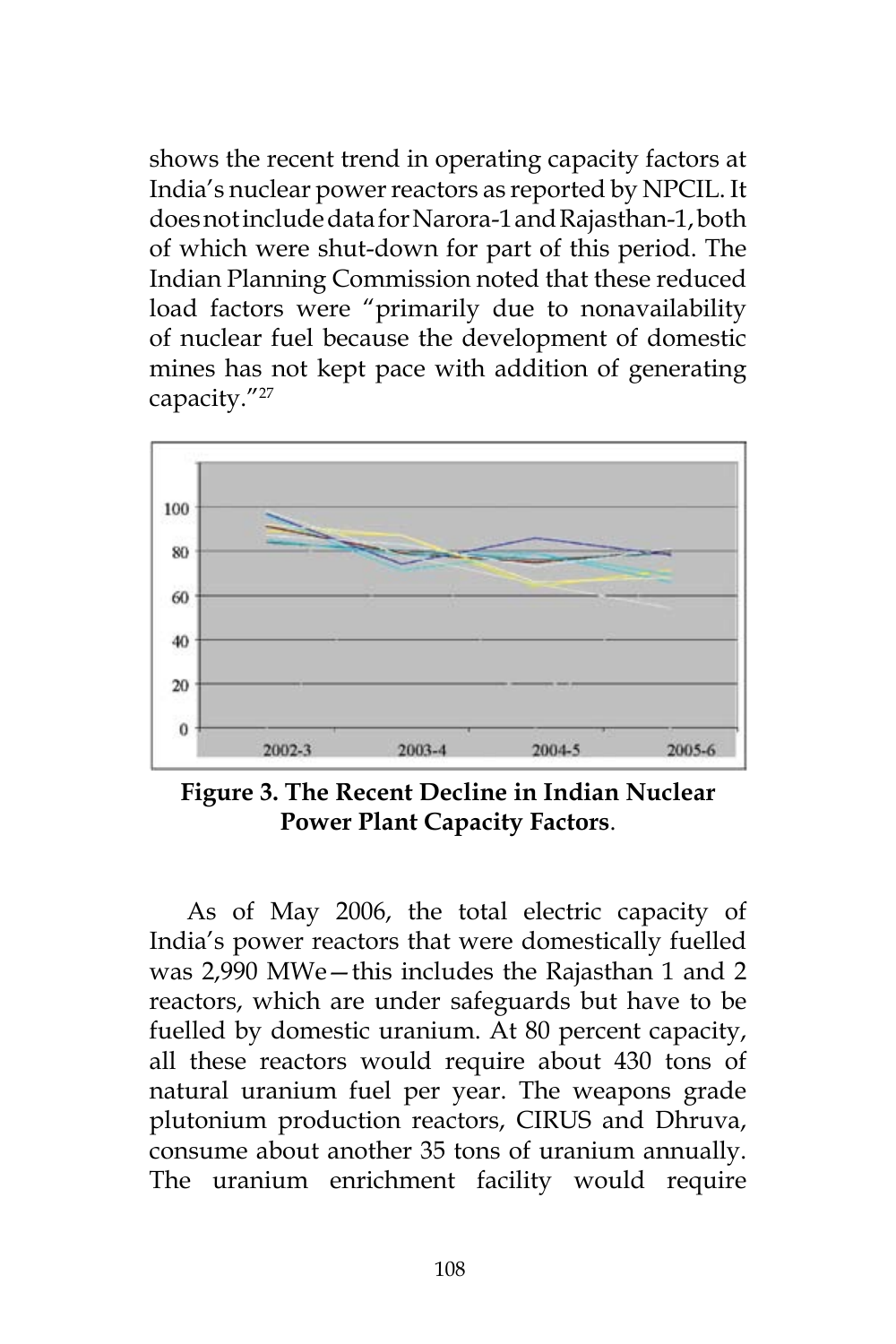about 10 tons of natural uranium feed a year. Thus, it is estimated that the total current requirements are about 475 tons of domestic natural uranium per year. Nuclear Fuel Complex Chairman R. Kalidas has said that India's current annual uranium requirement is on the order of 400-500 tons of uranium oxide.<sup>28</sup>

Figure 4 shows the different demands for domestic uranium in India. At various times, India has been able to import limited amounts of low enriched fuel for its Tarapur reactors, from the United States (which provided the reactors), Russia, France, and China.



**Figure 4. Annual Consumption of Domestic Uranium in India**.

In comparison, it is estimated that current uranium production within India is less than 300 tons of uranium a year, well short of these requirements. It is assumed that India mines and mills 2000 tons of uranium ore per day, 300 days per year, at an average ore grade of 0.05 percent uranium. The actual ore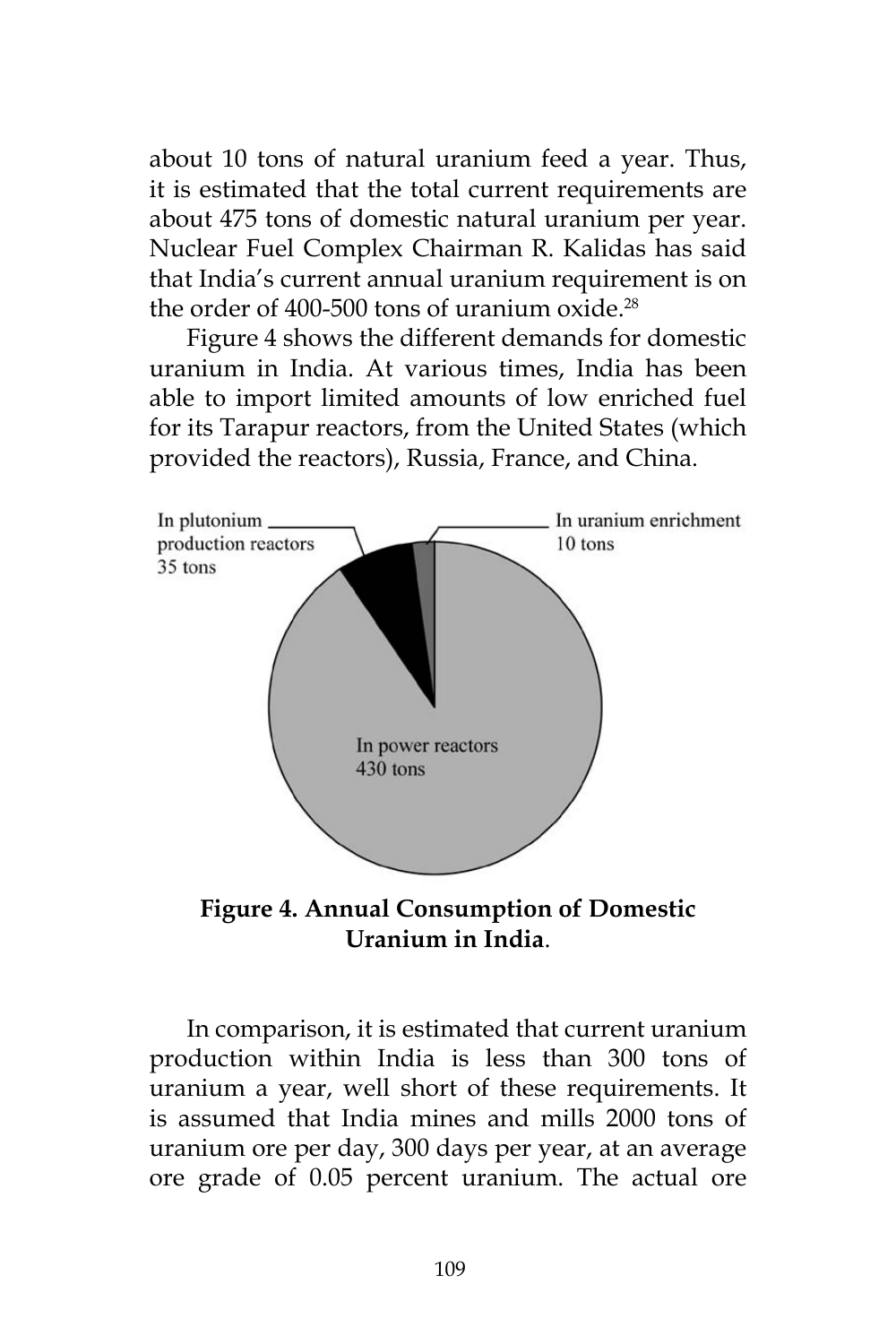grade being mined may be only 0.03 percent, since the better quality ore already has been used. The Jaduguda mill has a processing capacity of about 2,100 tons ore/ day and may only have been producing 230 tons per year.<sup>29</sup> But efforts are being made to expand uranium production. An official report notes that one mill is under construction at Banduhurang, Jharkhand, and was expected to be completed in mid-2006, and that work is underway on another at Turamdih, which will have a capacity of 3,000 tons per day of ore (about 450 tons/year of uranium).30

DAE has been able to continue to operate its reactors by using uranium stockpiled from the period when India's nuclear generating capacity was much smaller. Estimates are that, in the absence of cut backs in India's nuclear power generation or uranium imports, this stockpile will be exhausted by 2007.

India is estimated to have total conventional uranium resources of about 95,500 tons of uranium, sufficient to supply about 10 GWe installed capacity of PHWRs for 40 years or so.<sup>31</sup> However, the DAE's efforts to open new uranium mines in the country have met with stiff resistance, primarily because of concerns in the communities around existing mines about the health impacts of uranium mining and milling.<sup>32</sup> State governments in Andhra Pradesh and Meghalaya, where DAE has found significant uranium deposits, have yet to approve new licenses for uranium mining and milling activities.<sup>33</sup>

It is possible, however, that DAE may be able to overcome this resistance. The most likely new sites are in the districts of Nalgonda and Kadapa, in Andhra Pradesh, with respective potential capacities of about 150-200 tons and 250 tons of uranium a year.<sup>34</sup> If these mines are developed, then India could meet its current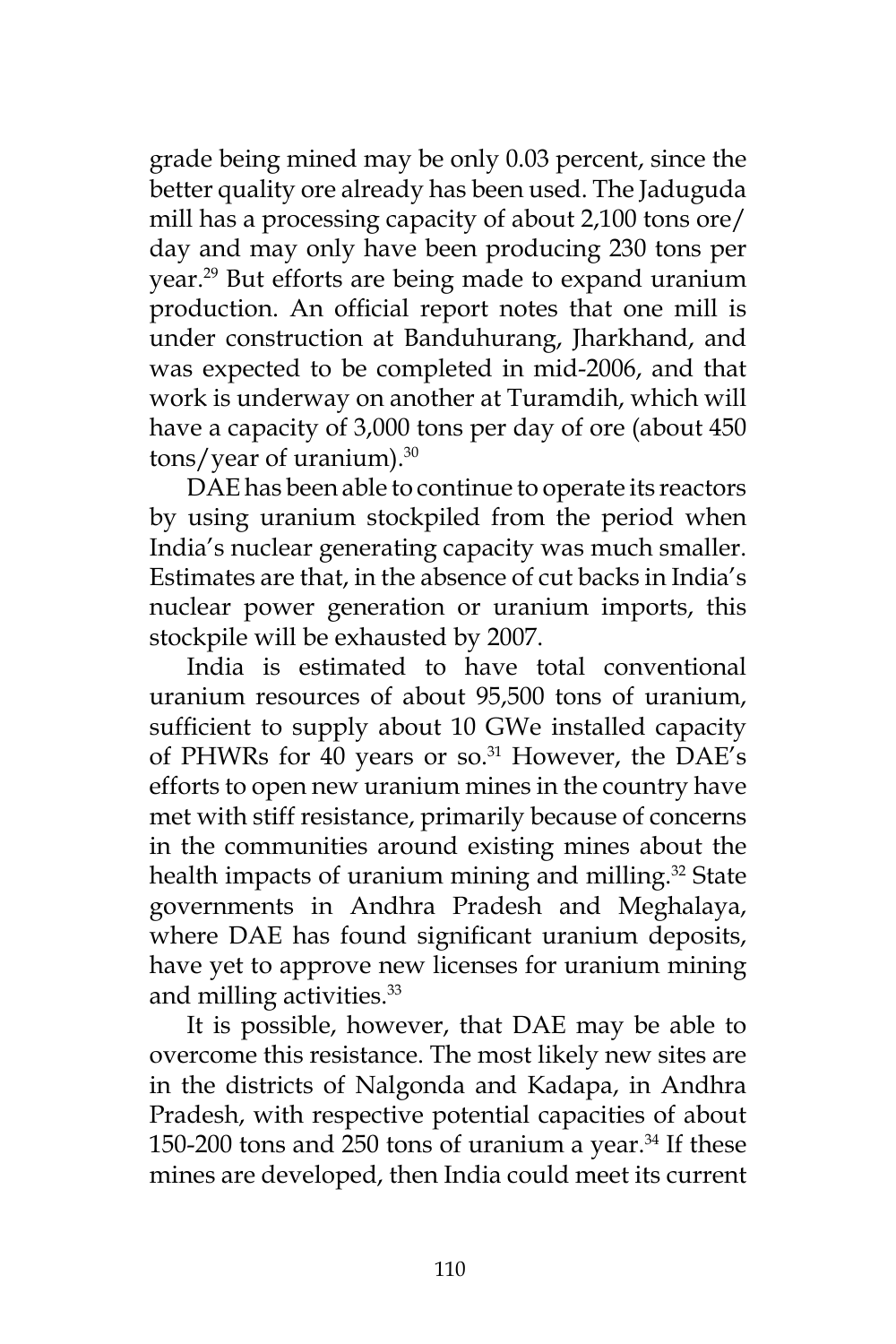domestic uranium needs for both its nuclear power reactors and weapons program. In the meantime, old mines are being reopened and existing mines expanded, including at Jaduguda.35

In the next few years, the domestic uranium demand for India's unsafeguarded reactors will increase further by about 140 tons/year, to 575 tons per year, as the 540 MWe Tarapur-3 and the 220 MWe Kaiga-3 and Kaiga-4 reactors are completed and begin operation in 2007. However, the total domestic uranium requirement will begin to decrease as some of the currently unsafeguarded reactors are opened for inspection in 2010, 2012, and 2014 and can thus be fueled with imported uranium along with the Rajasthan-1 and 2 reactors (see Figure 5). Consequently, if India is able to meet the additional demand for domestic uranium until 2010, the availability of uranium imports allowed by the U.S.-India deal thereafter will give it a growing excess uranium production capacity that could be used for weapons purpose.



**Figure 5. Estimated Annual Domestic Uranium Requirements for Unsafeguarded Heavy Water Power Reactors**. 36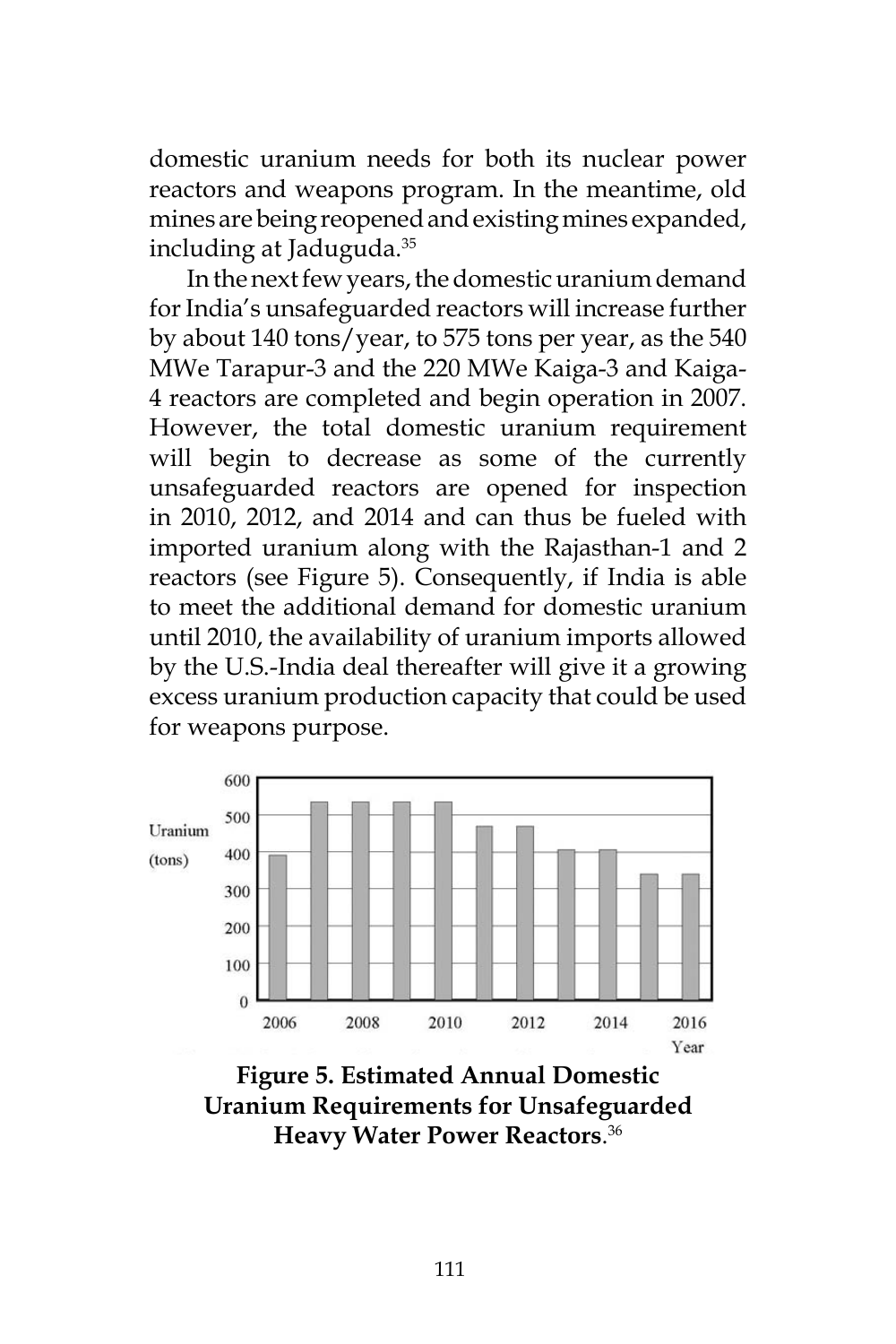India has offered to put 1,760 MWe of PHWRs under safeguards (including two reactors under construction) in addition to the two Rajasthan PHWRs with a combined capacity of 300 MWe that are already under safeguards. Without access to international uranium, all these reactors would have to be fueled using domestic uranium. At an 80 percent capacity factor, they would require about 300 tons of uranium annually.

If the deal goes through, the DAE will be able to purchase these 300 tons of uranium from the international market, in effect freeing up the equivalent of India's entire current uranium production for possible use in military facilities. With Nalgonda on line, the uranium available for the unsafeguarded power and weapons grade plutonium production reactors and the enrichment program increases to 450- 500 tons/year. This would yield a uranium surplus of 75-125 tons a year after 2014.

There are several ways in which India could use its freed-up domestic uranium. In particular, concern has been raised about the possibility that it might be diverted to use in the weapons program. This option has been suggested by, among others, K. Subrahmanyam, former head of the National Security Advisory Board, who has argued that:

Given India's uranium ore crunch and the need to build up our minimum credible nuclear deterrent arsenal as fast as possible, it is to India's advantage to categorize as many power reactors as possible as civilian ones to be refueled by imported uranium and conserve our native uranium fuel for weapons grade plutonium production.37

There are different ways in which this could be accomplished. One is that India could choose to build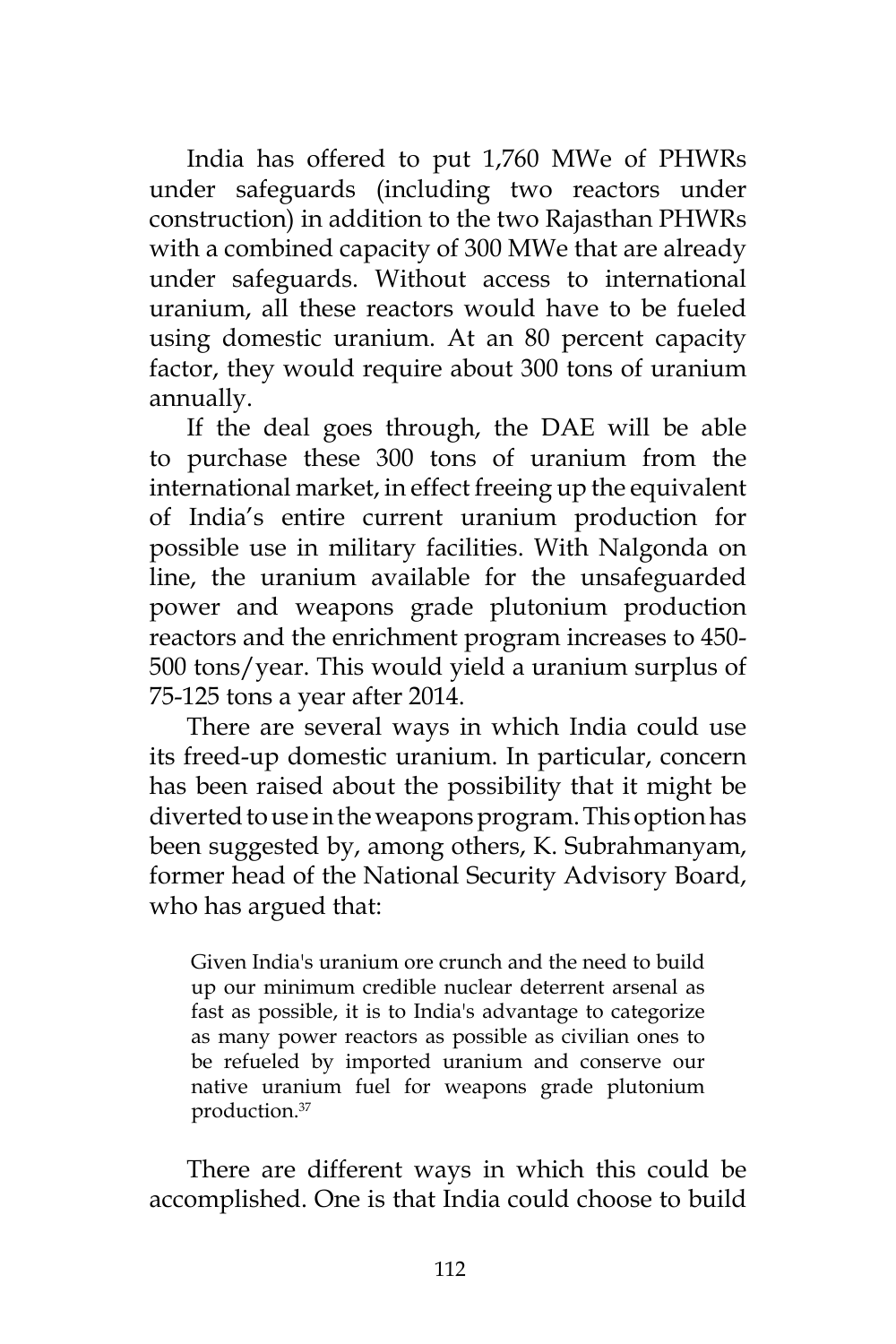a third reactor dedicated to making plutonium for its nuclear weapons. There have been proposals for many years to build another large plutonium production reactor at the Bhabha Atomic Research Centre in Bombay.38 The proposed reactor would be similar to the 100 MWt Dhruva that has been operating at BARC since 1985. A decision on whether to go ahead is expected early in 2007.<sup>39</sup> If a reactor of the same power rating as Dhruva is built, it could yield an additional 20-30 kg of plutonium, i.e., several bombs worth, each year.

India also could choose to use some of its domestic uranium to make weapons grade plutonium in one of its unsafeguarded PHWRs. This can be done by running the reactor in a "production" mode, i.e., by limiting the time the fuel is irradiated, through faster refueling. $40$ This is beyond the normal design requirement of PHWR refueling machines but might be possible.

Assuming such high refueling rates are sustainable, then a typical 220 MWe pressurized heavy water reactor could produce between 150-200 kg/year of weapons grade plutonium when operated at 60-80 percent capacity.<sup>41</sup> Even one such reactor, if run on a production mode, could increase the existing rate of plutonium production by a factor of six to eight.<sup>42</sup> The net penalty for running one 220 MWe reactor in production mode is 190 tons of natural uranium.<sup>43</sup>

To offset this additional requirement of 190 tons/ year of uranium if India were to operate a single 220 MWe PHWR in weapons grade plutonium production mode, it could recycle some of the depleted uranium recovered from the spent fuel from this reactor into the other seven unsafeguarded power reactors. This scheme involves fuelling 25 percent of the core with depleted uranium (containing 0.61 percent U-235)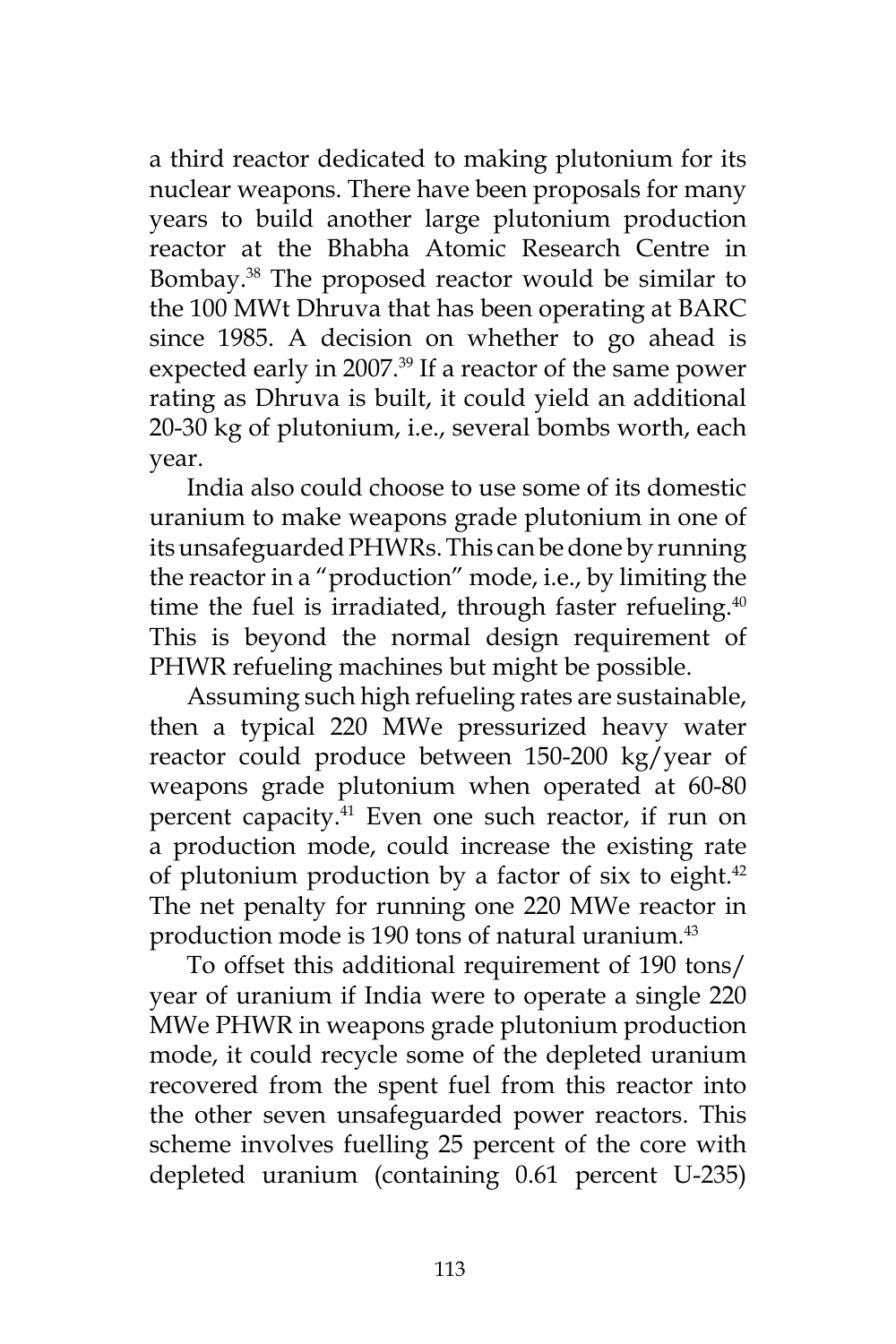and ends up saving 20 percent of the normal natural uranium requirement, with the average burn up reduced to 5400 MWd/tHM.<sup>44</sup>

The resulting 20 percent savings on the roughly 306 tons/year of natural uranium the seven power reactors require is equivalent to 61 tons/year of natural uranium. The net penalty of running one reactor in production mode is reduced from 190 tons/year to about 130/tons per year. This implies that India could operate an unsafeguarded 220 MWe heavy water reactor in production mode, provided the Nalgonda and other mines can yield an additional 200 tons/year of uranium, and that India has sufficient reprocessing capacity to maintain the necessary flow of depleted uranium.

India already has fuelled some PHWRs using natural uranium and depleted uranium recovered as a byproduct of weapons grade plutonium production including the Rajasthan-3 and 4, Kaiga-2 and Madras-2 reactors.45 It has used depleted uranium recovered from low burn-up fuel from CIRUS and Dhruva.<sup>46</sup> These reactors generate only about 30 tons/year of spent fuel. However, there is a stock of about 750 tons of such spent fuel.47 This would suffice for roughly 4 to 5 years if all the power reactors ran on a mixed natural and depleted uranium core.

### **Power Reactor Spent Fuel.**

The nuclear deal does not constrain India's use of the 11.5 tons of plutonium from the spent fuel discharged by any of its currently unsafeguarded reactors. Each of the six currently operating reactors to be placed under safeguards, operating at 80 percent capacity, will add about 120 kg/year of plutonium during its remaining unsafeguarded operation. The total contribution from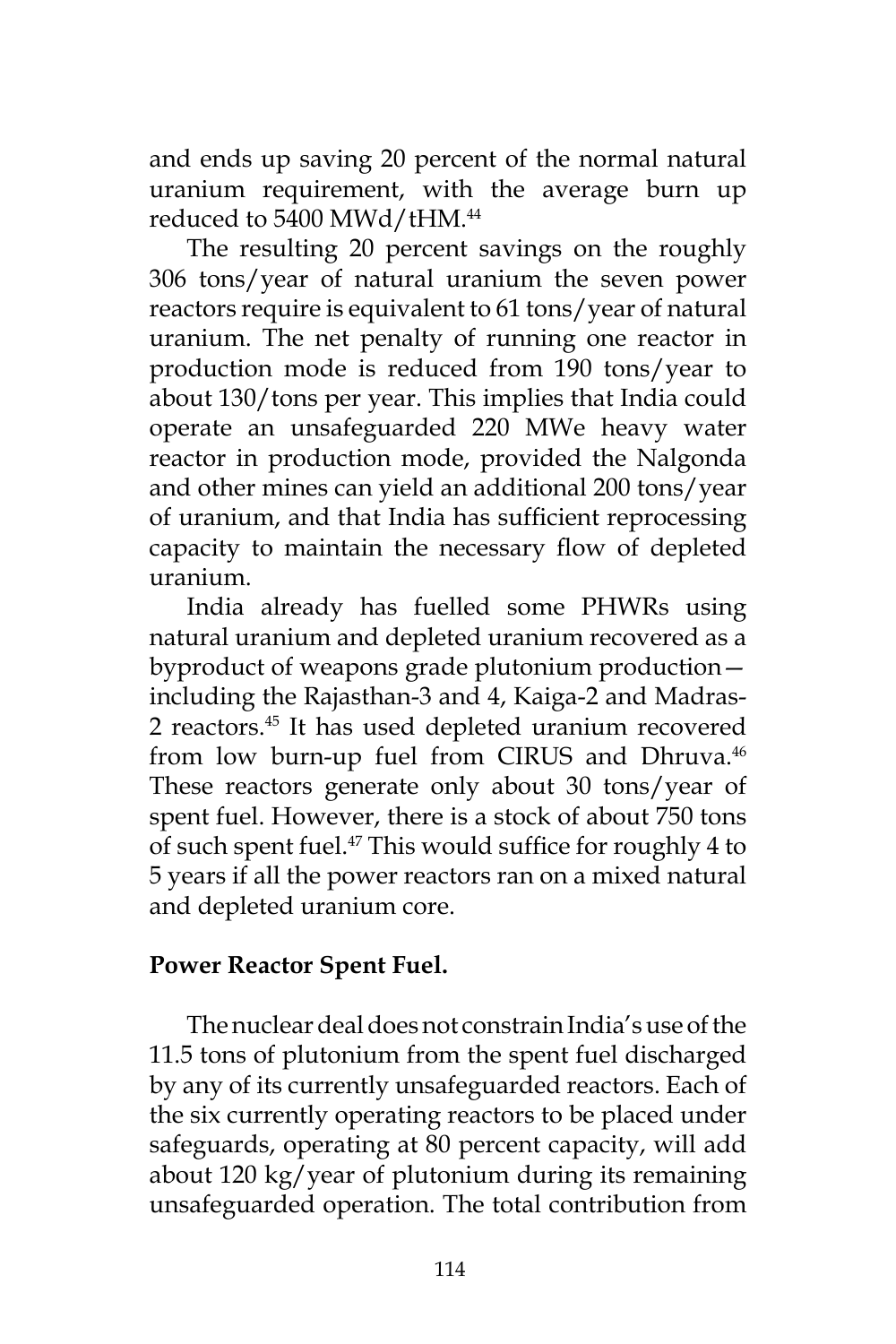these six reactors will be about 4,300 kg before they are all finally under safeguards

India's total annual unsafeguarded plutonium production will increase from the current 1,450 kg/ year as reactors under construction come into operation next year. It will decline in coming years as reactors are opened for inspection. Plutonium production will fall from about 2,000 kg/year in 2007 to about 1,250kg/ year after 2014, when it will stabilize (see Figure 6) unless additional unsafeguarded reactors are built. Thus, the separation plan will serve to reduce India's annual production of unsafeguarded plutonium by about one-third.



**Figure 6. Annual Production of Unsafeguarded Plutonium from All Indian Power Reactors from 2007 until 2016, as Reactors Are Progressively Placed under Safeguards**.

#### **The Fast Breeder Reactor Program**.

India's first large breeder reactor, the 500 MWe, Prototype Fast Breeder Reactor (PFBR) is under construction at Kalpakkam, near Madras. It is part of a larger complex that includes the Madras PHWR reactors and a reprocessing plant. This entire complex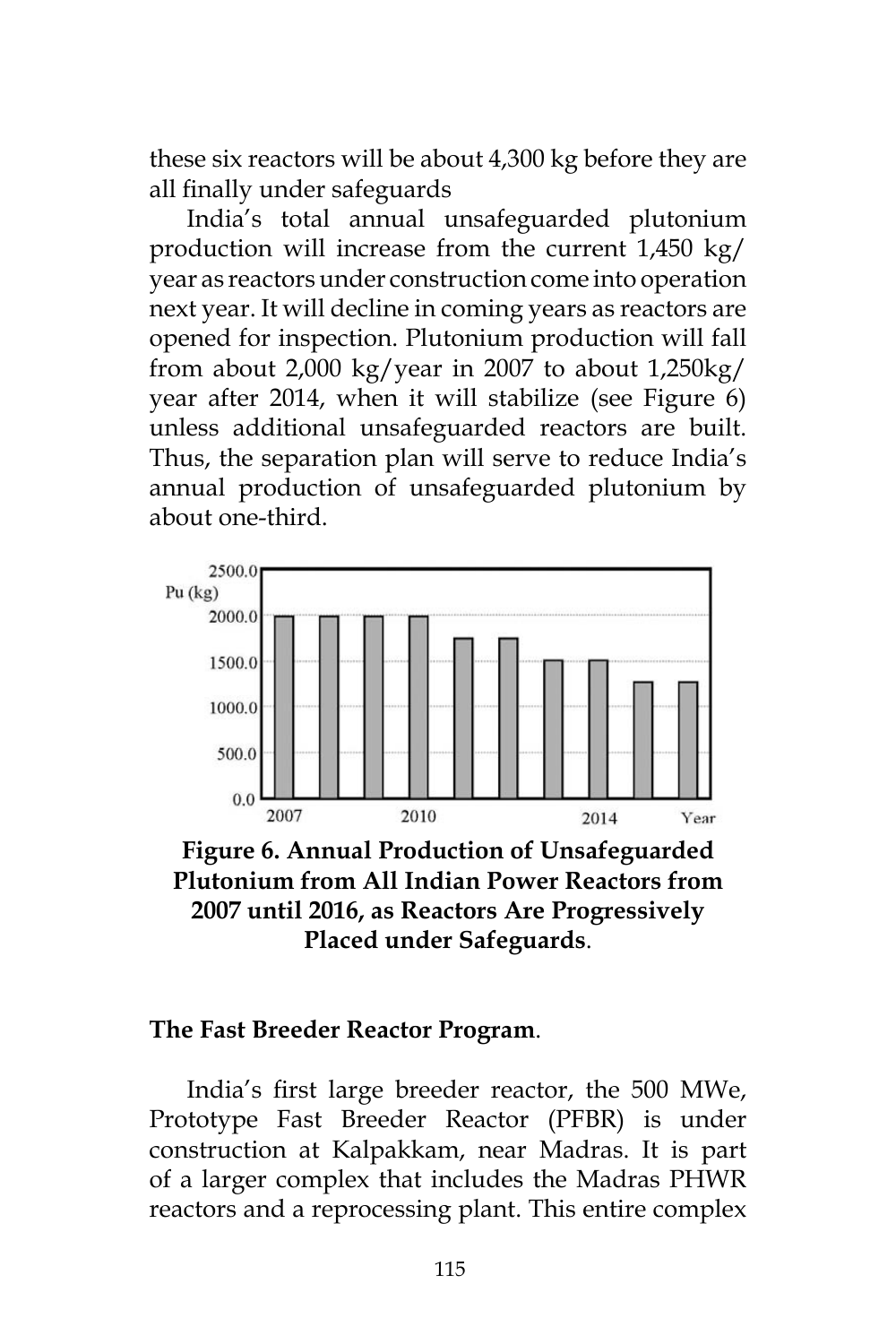is being kept outside safeguards.<sup>48</sup> DAE chairman Anil Kakodkar has declared that "Both from the point of view of maintaining long term energy security and for maintaining the minimum credible deterrent the Fast Breeder Programme just cannot be put on the civilian list."49 This suggests that the breeder may be used to produce weapons grade plutonium. The PFBR is expected to be completed in 2010.

Fueled initially by reactor grade plutonium separated from PHWR spent fuel, the PFBR would produce weapons grade plutonium in both its radial and axial blankets of depleted uranium while the plutonium recovered from the core could be recycled for use again as fuel (Figure 7). To recover the weapons grade plutonium, the core and blanket fuel assemblies would have to be reprocessed separately. There will be a dedicated reprocessing plant specially for the FBR.<sup>50</sup>



**Figure 7. The Prototype Fast Breeder Reactor Burns Reactor-Grade Plutonium in Its Core and Produces Weapons-grade Plutonium in Its Radial and Axial Blankets**.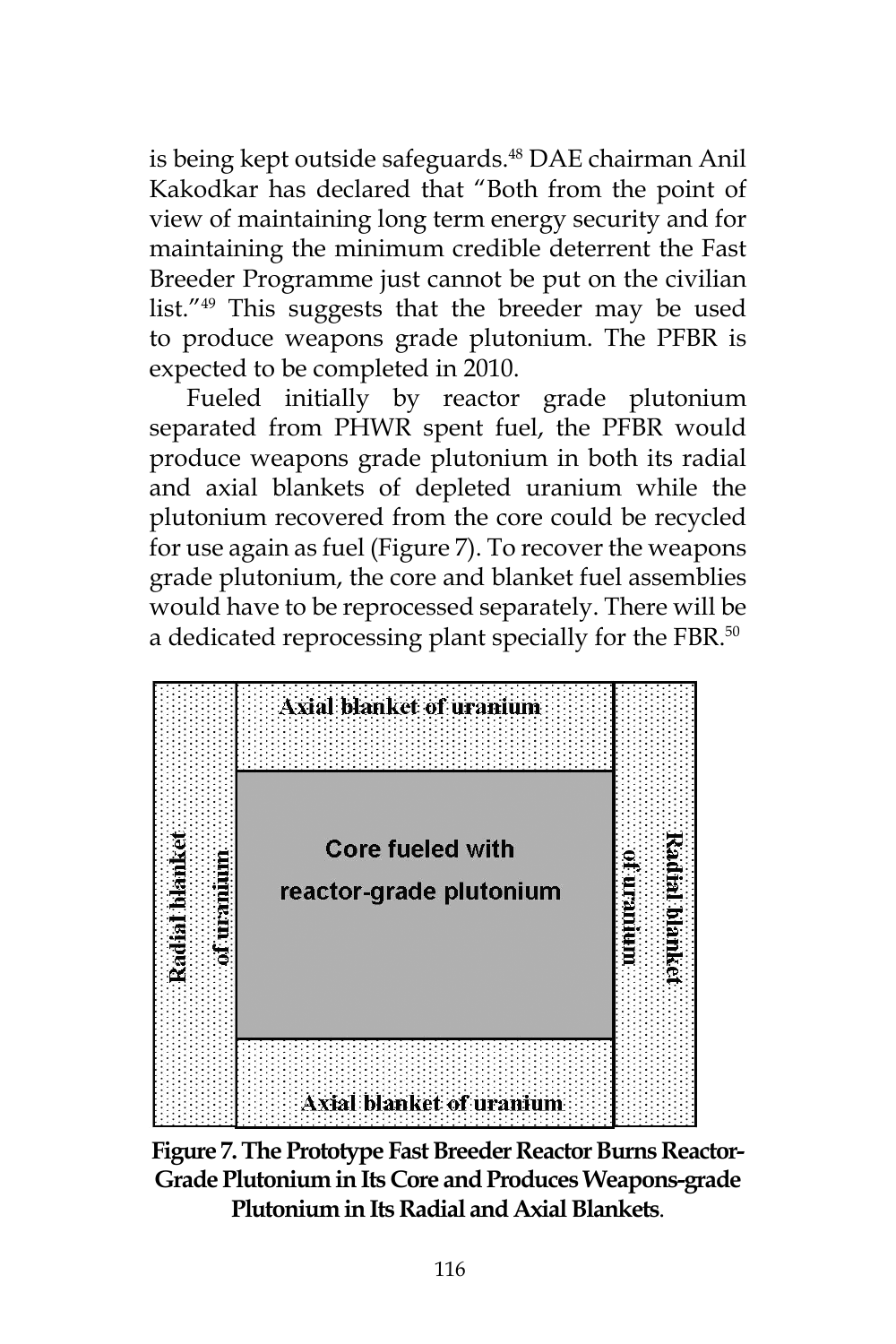The PFBR is designed to have a thermal power of 1,250 MW and an initial inventory of 1910 kg of plutonium in its core.<sup>51</sup> It is estimated that at 80 percent capacity the PFBR could produce on the order of 135 kg of weapons grade plutonium every year in its blanket.<sup>52</sup> This would amount to about 25-30 weapons worth of plutonium a year, a four- to five-fold increase over India's current weapons plutonium production capacity.

India plans to build four additional breeder reactors by 2020, and then move to larger 1,000 MWe breeders and eventually install 500 GWe of breeder capacity.<sup>53</sup> Each of the four planned 500 MWe breeder reactors would need two initial cores before they would be able to begin recycling their own plutonium, a total of about 16 tons.<sup>54</sup> India would appear to have more than sufficient unsafeguarded plutonium for placing all four of the planned breeders in the military sector. If these five breeders are built and all are kept military, then in about 15 years, India would be able to produce about 500-800 kg per year of weapons grade plutonium from them.

#### **CONCLUSIONS**

We have assessed plutonium production capabilities in India and how they might change as a result of the U.S.-India deal. India's current stockpile of weapons grade plutonium from its CIRUS and Dhruva reactors is found it to be about 500 kg. Assuming a typical figure of 5 kg of plutonium for each nuclear warhead, this stockpile would be sufficient for roughly 100 weapons. Under the deal, India will be able to produce another 45 kg of weapons grade plutonium from its CIRUS reactor before it is shut down in 2010. The Dhruva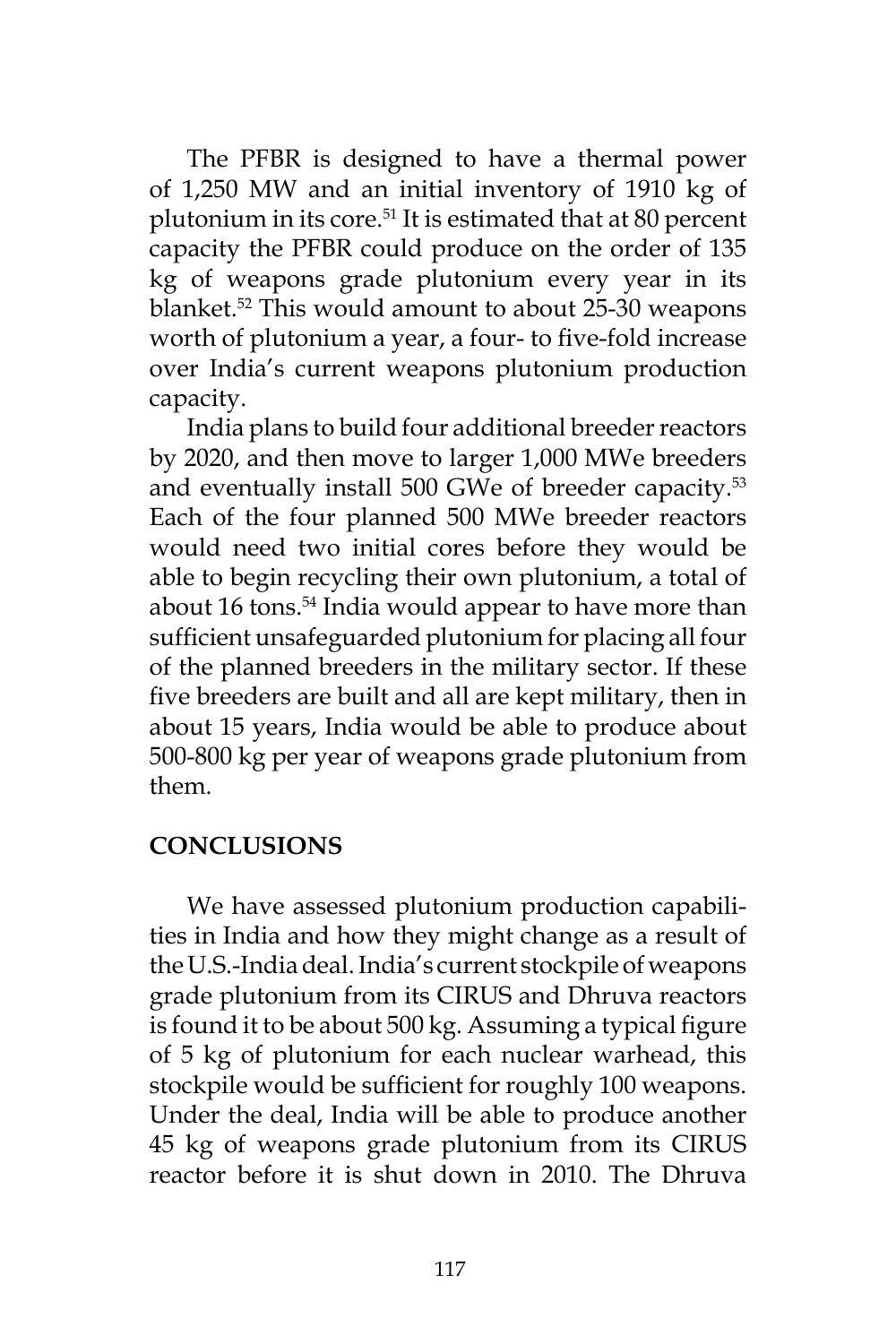reactor will continue to operate and add about 20-25 kg/year. A second Dhruva sized reactor that is being considered would add a similar amount each year.

The most important potential increase in India's weapons grade plutonium production will come from its unsafeguarded fast breeder reactor, the PFBR, to be completed in 2010. We have estimated that it could produce about 130 kg of weapons grade plutonium each year, a four-fold increase in India's current production capability. However, the breeder would have remained unsafeguarded and produced the same amount of plutonium even in the absence of the U.S.- India deal.

India has a stockpile of about 11 tons of unsafeguarded reactor-grade plutonium. This stockpile is currently increasing at about two tons/year. We have estimated that the reactors India has offered to be safeguarded by 2014, in a phased manner as part of the deal, will contribute in total another four tons of unsafeguarded plutonium before they are opened for inspection. The eight reactors that are designated as military and will remain unsafeguarded will contribute 1,250 kg of reactor grade plutonium per year. All this reactor grade plutonium is also potentially weaponsuseable.

We find that India's current domestic production of natural uranium of about 300 tons/year is insufficient to fuel its unsafeguarded reactors and sustain its current weapons grade plutonium and enriched uranium production, which altogether require about 475 tons a year. India has been able to escape this constraint so far by using stocks of previously mined and processed uranium.

Because of access to Uranium imports allowed by the deal, India may be able to produce 60-100 kg/year of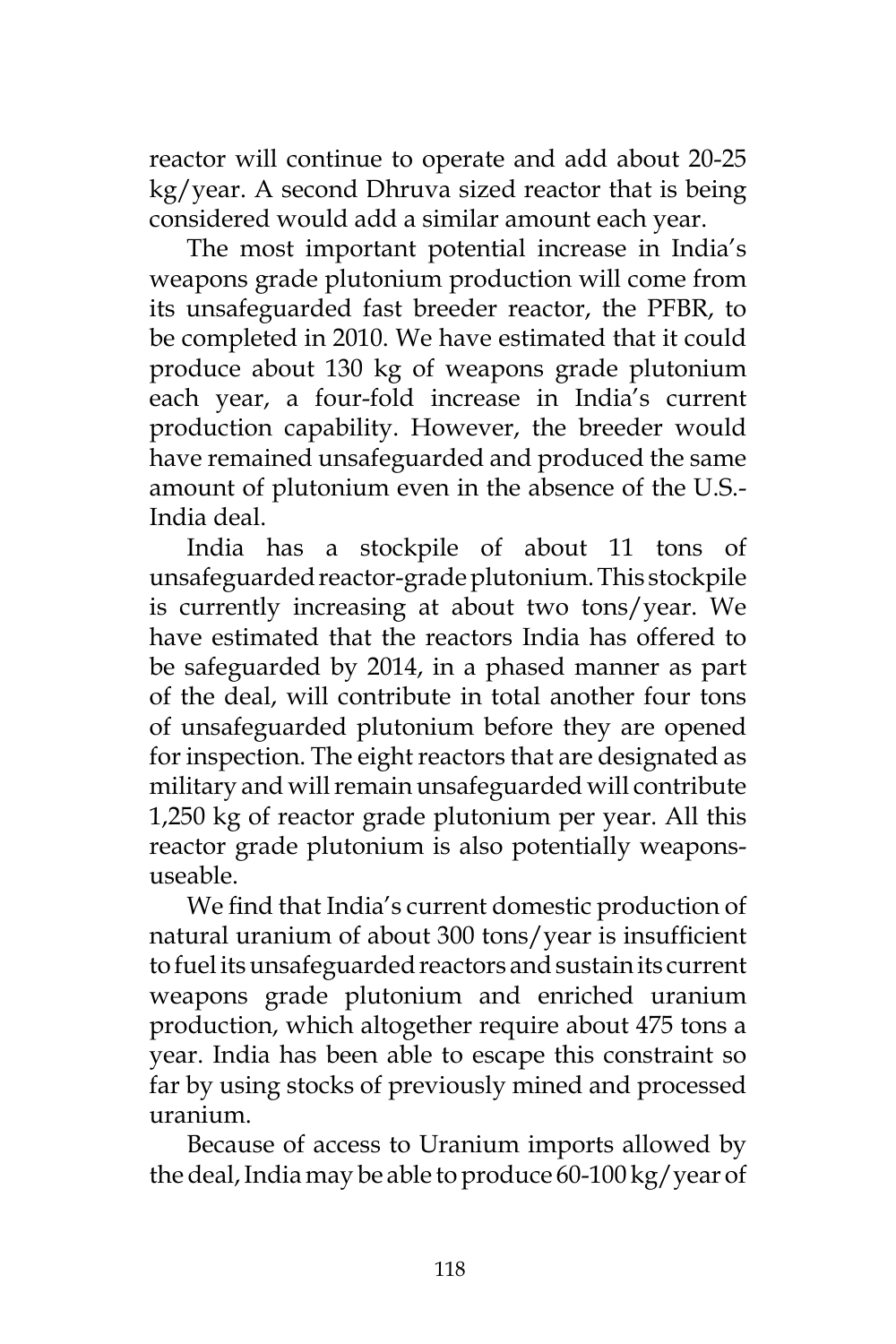weapons grade plutonium by partially running one of its unsafeguarded power reactors at low burn up. This will require operating the reactor refueling machines at much higher rates than normal and may limit the extent to which this is possible. A key constraint on this is the recycling of low-burn-up depleted uranium (containing about 0.6 percent Uranium-23 percent) as fuel. This in turn will depend on the operating capacity of India's reprocessing plants.

India already has achieved the fissile material requirements for a "minimal" arsenal, and it has been argued for some time that it should end production of fissile material for weapons.<sup>55</sup> It has been shown that half a dozen modest Hiroshima-yield weapons if dropped on major cities in South Asia could kill over a million people.<sup>56</sup> This suggests that several dozen weapons would more than suffice to meet any reasonable criteria for "minimum deterrence."57 This number would permit a nuclear attack with a dozen warheads and provide for sufficient redundancy to deal with any concerns about survivability, reliability, and interception.58

Rather than pursue the option of a large expansion of its nuclear arsenal, India could choose to suspend all further production of fissile materials for weapons purposes pending the negotiation and entry into force of a Fissile Material Cutoff Treaty. This also is a necessary step in progress towards nuclear disarmament.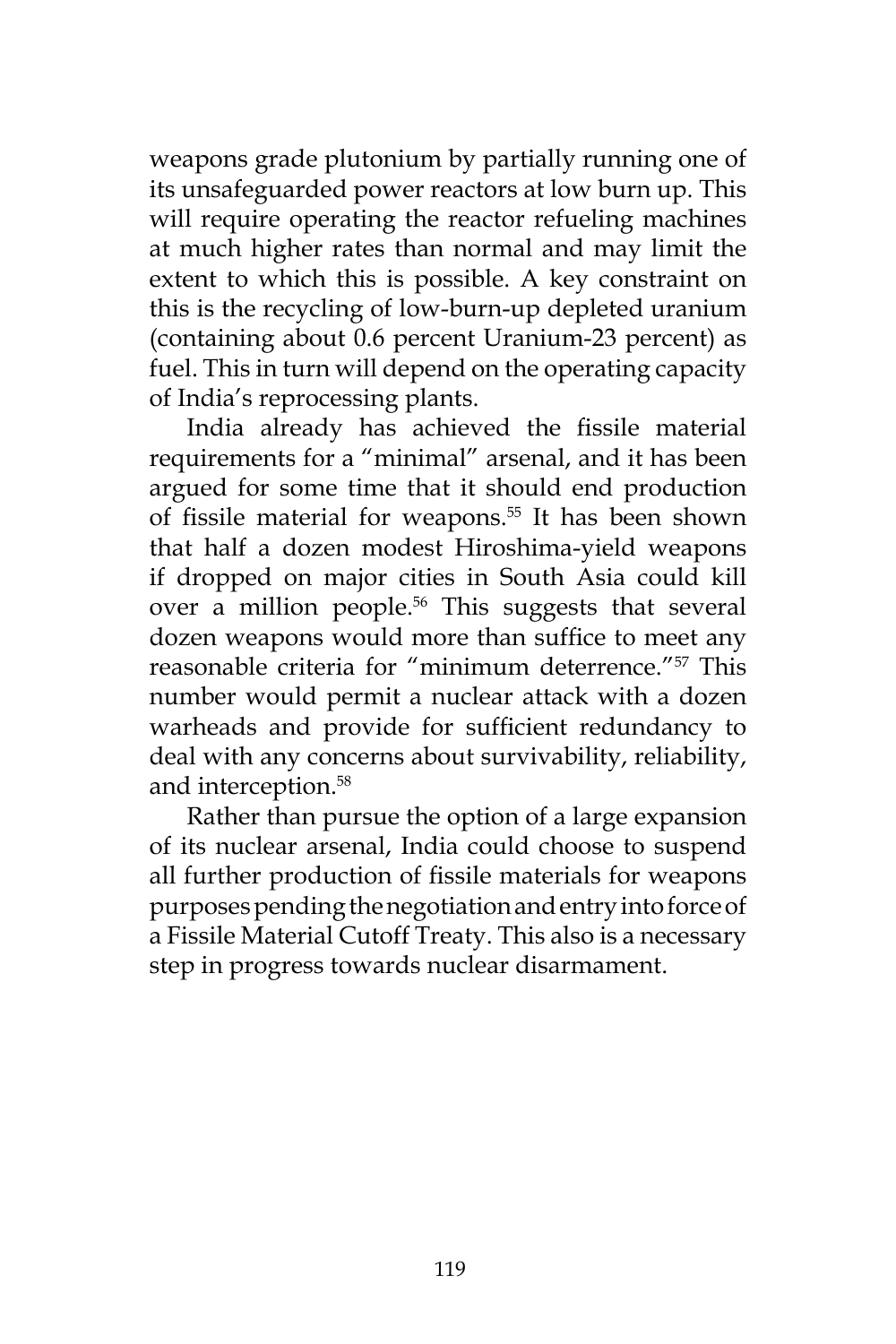## **APPENDIX I**

## **POWER REACTORS IN INDIA AND PAKISTAN**

# *India (note: military reactors will not be open for safeguards)*

| Power reactor         | <b>Type</b> | Power<br>(MWe) | Start-up date  | Safeguards<br>(June 2006) | Open for<br>Safeguards |
|-----------------------|-------------|----------------|----------------|---------------------------|------------------------|
| Kaiga-1               | <b>HWR</b>  | 220            | 16-Nov-00      | Unsafeguarded             | Military               |
| Kaiga-2               | <b>HWR</b>  | 220            | 16-Mar-00      | Unsafeguarded             | Military               |
| Kakrapar-1            | <b>HWR</b>  | 220            | 6-May-93       | Unsafeguarded             | 2012                   |
| Kakrapar-2            | <b>HWR</b>  | 220            | 1-Sep-95       | Unsafeguarded             | 2012                   |
| Madras-1              | <b>HWR</b>  | 170            | 27-Jan-84      | Unsafeguarded             | Military               |
| Madras-2              | <b>HWR</b>  | 220            | 21-Mar-86      | Unsafeguarded             | Military               |
| Narora-1              | <b>HWR</b>  | 220            | 1-Jan-91       | Unsafeguarded             | 2014                   |
| Narora-2              | <b>HWR</b>  | 220            | 1-Jul-92       | Unsafeguarded             | 2014                   |
| Rajasthan-1           | <b>HWR</b>  | 100            | 16-Dec-73      | Safeguarded               | Safeguarded            |
| Rajasthan-2           | <b>HWR</b>  | 200            | 1-Apr-81       | Safeguarded               | Safeguarded            |
| Rajasthan-3           | <b>HWR</b>  | 220            | 1-Jun-00       | Unsafeguarded             | 2010                   |
| Rajasthan-4           | <b>HWR</b>  | 220            | 23-Dec-00      | Unsafeguarded             | 2010                   |
| Tarapur-1             | <b>BWR</b>  | 160            | 28-Oct-69      | Safeguarded               | Safeguarded            |
| Tarapur-2             | <b>BWR</b>  | 160            | 28-Oct-69      | Safeguarded               | Safeguarded            |
| Tarapur-4             | <b>HWR</b>  | 540            | 12-Sep-05      | Unsafeguarded             | Military               |
| Under<br>Construction |             |                |                |                           |                        |
| Kaiga-3               | <b>HWR</b>  | 220            | 2007 (planned) | Unsafeguarded             | Military               |
| Kaiga-4               | <b>HWR</b>  | 220            | 2007 (planned) | Unsafeguarded             | Military               |
| Kudankulam-1          | VVER*       | 1000           | 2007 (planned) | Safeguarded               | Safeguarded            |
| Kudankulam-2          | <b>VVER</b> | 1000           | 2008 (planned) | Safeguarded               | Safeguarded            |
| Rajasthan-5           | <b>HWR</b>  | 220            | 2007 (planned) | Unsafeguarded             | 2007                   |
| Rajasthan-6           | <b>HWR</b>  | 220            | 2008 (planned) | Unsafeguarded             | 2008                   |
| Tarapur-3             | <b>HWR</b>  | 540            | 2007 (planned) | Unsafeguarded             | <b>Military</b>        |

\*Russian: Pressurized Water Reactor.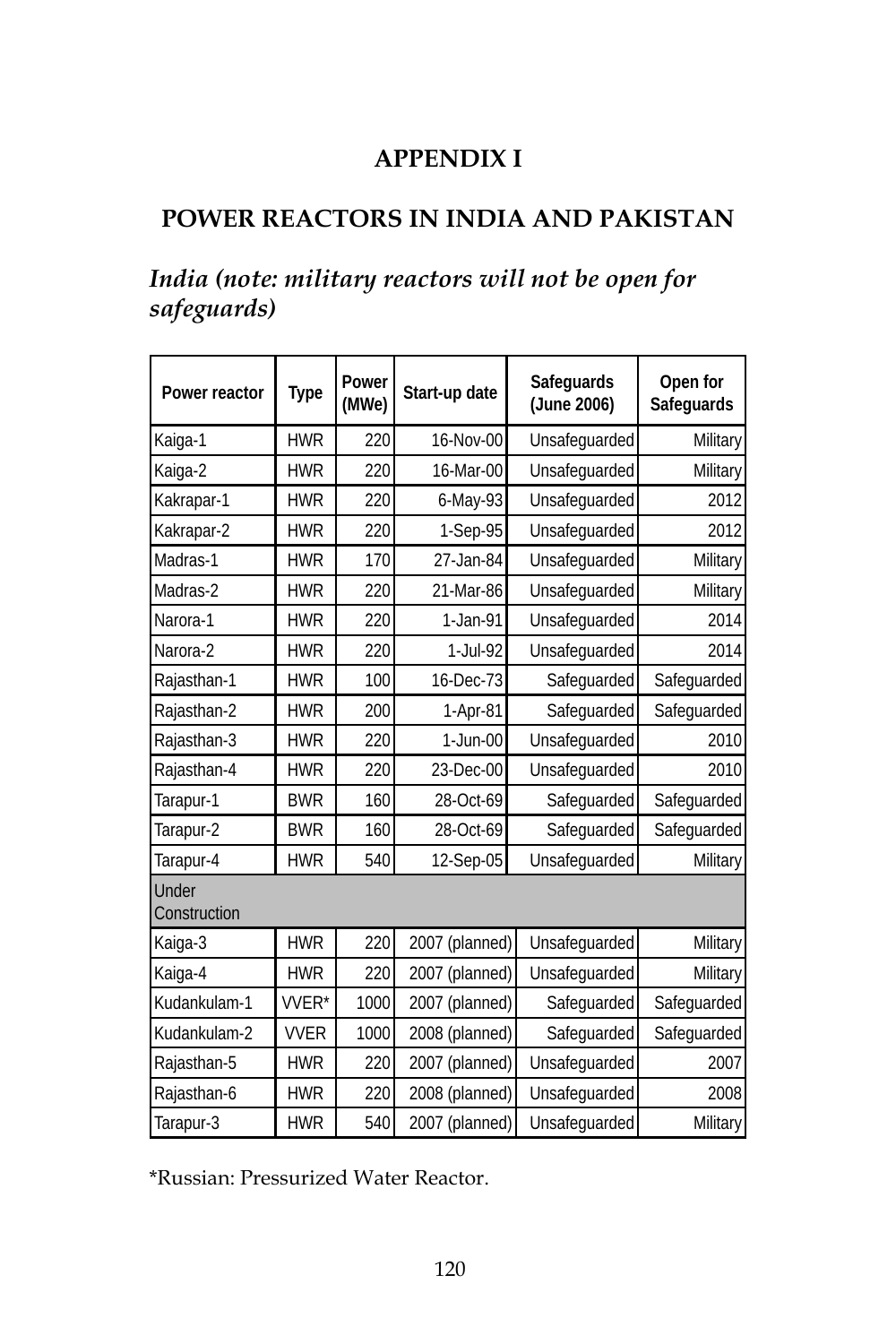#### **ENDNOTES - CHAPTER 4**

1. The U.S.-India nuclear agreement is at *www.whitehouse.gov/ news/releases/2005/07/20050718-6.html*.

2. The politics and broader policy issues of the deal are discussed in Zia Mian and M. V. Ramana, "Wrong Ends, Means and Needs: Behind the U.S. Nuclear Deal with India," *Arms Control Today*, January/February 2006, *www.armscontrol.org/act/2006\_01- 02/JANFEB-IndiaFeature.asp*.

3. *Implementation of the India-United States Joint Statement of July 18, 2005: India's Separation Plan*, *mea.gov.in/treatiesagreement/ 2006/11ta1105200601.pdf*.

4. Fuel cycle facilities to be safeguarded are Uranium Oxide Plant (Block A), Ceramic Fuel Fabrication Plant (Palletizing) (Block A), Ceramic Fuel Fabrication Plant (Assembly) (Block A), Enriched Uranium Oxide Plant, Enriched Fuel Fabrication Plant, and Gadolinia Facility. There seem to be other fuel production facilities at the Nuclear Fuel Complex that will remain unsafeguarded, such as the New Uranium Oxide Fuel Plant; *www.aerb.gov.in/t/annrpt/anr99/srnp.htm*, and T. S. Subramanian, "Fuelling Power," *Frontline*, March 16-29, 2002, *www.frontlineonnet. com/fl1906/19060840.htm*.

5. *Implementation of the India-United States Joint Statement of July 18, 2005: India's Separation Plan*, *[mea.gov.in/treatiesagreement/](http://mea.gov.in/treatiesagreement/2006/11ta1105200601.pdf) [2006/11ta1105200601.pdf](http://mea.gov.in/treatiesagreement/2006/11ta1105200601.pdf)*.

6. The PREFRE reprocessing plant has had safeguards in place when running spent fuel from Rajasthan 1 and 2.

7. President Bush and Prime Minister Singh Press Conference, New Delhi, March 2, 2006, *www.whitehouse.gov/news/ releases/2006/03/20060302-9.html*.

8. The Nuclear Suppliers Group member states are Argentina, Australia, Austria, Belarus, Belgium, Brazil, Bulgaria, Canada, China, Cyprus, the Czech Republic, Denmark, Estonia, Finland, France, Germany, Greece, Hungary, Ireland, Italy, Japan, Kazakhstan, Latvia, Lithuania, Luxembourg, Malta, Holland, New Zealand, Norway, Poland, Portugal, South Korea, Romania, Russia, Slovakia, Slovenia, South Africa, Spain, Sweden, Switzerland, Turkey, Ukraine, United Kingdom, and the United States, *www.nuclearsuppliersgroup.org*.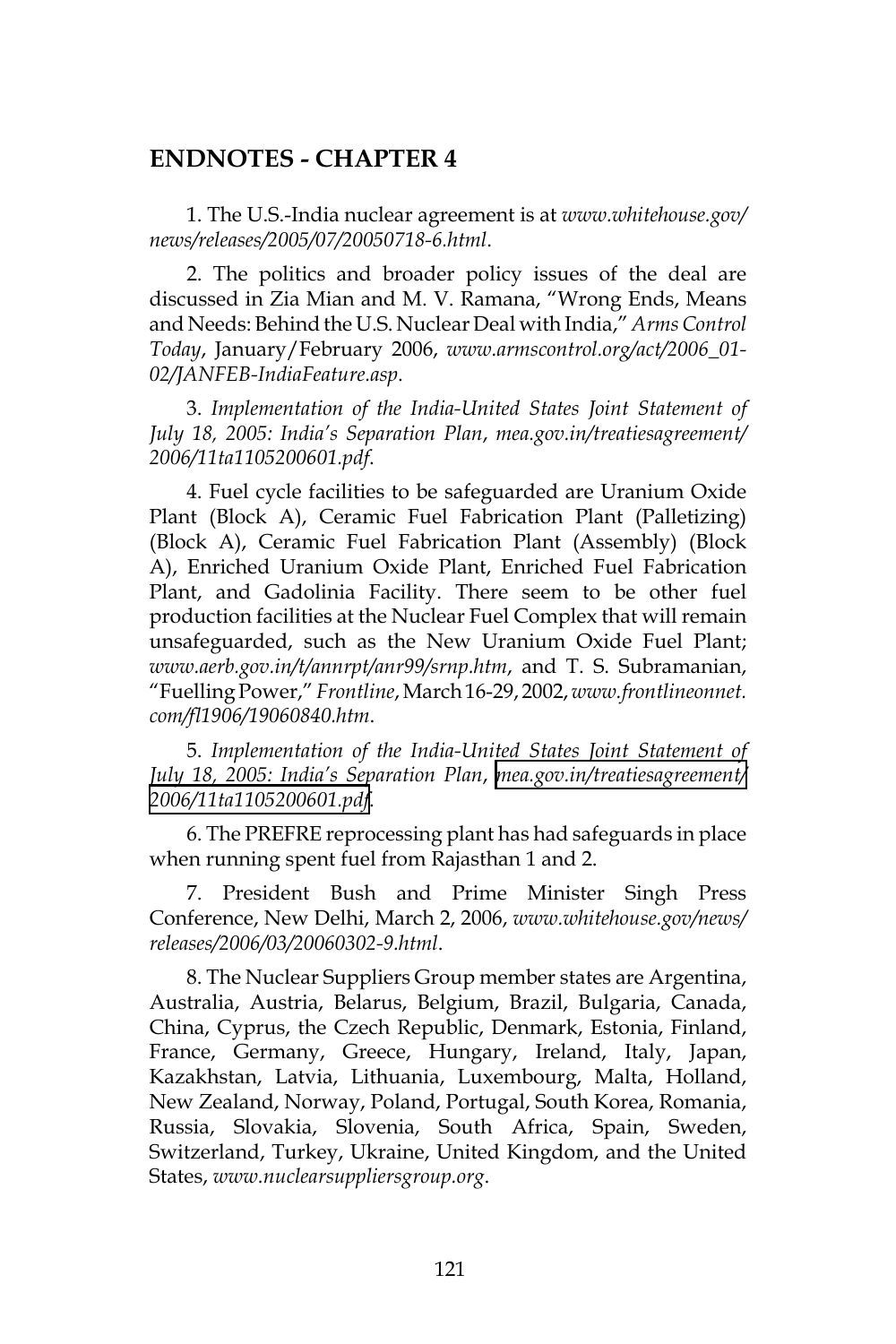9. Some of these issues are also discussed in a recent report by Ashley Tellis, *Atoms for War*, Carnegie Endowment, 2006, *www. carnegieendowment.org/files/atomsforwarrevised1.pdf*.

10. R. Chidambaram and C. Ganguly, "Plutonium and Thorium in the Indian Nuclear Programme," *Current Science*, Vol. 70, No. 1, 1996.

11. K. V. Suresh Kumar, R. P. Kapoor, P. V. Ramalingam, B. Rajendran, G. Srinivasan, K. V. Kasiviswanathan, "Fast Breeder Test Reactor. 15 Years of Operating Experience," Paper presented at the Technical Meeting on Operational and Decommissioning Experience with Fast Reactors, IAEA-TM-25332, IAEA, 2002, pp. 15-27.

12. B. Battacherjee, "An Overview of RandD in Fuel Cycle Activities of AHWR," Paper presented at the 14th Indian Nuclear Society Conference, Kalpakkam, December 17-19, 2003, *www. indian-nuclear-society.org.in/conf/2003/1.pdf*.

13. George Perkovich, *India's Nuclear Bomb: The Impact on Global Proliferation*, Berkeley, CA: University of California Press, 1999, p. 428.

14. Nuclear Notebook, "India's Nuclear Forces, 2005," *Bulletin of the Atomic Scientists*, September/October 2005. Indian Defense ministry sources have mentioned plans for 300-400 weapons. Vivek Raghuvanshi, "India to Stay the Course on Nuke Doctrine," *Defense News*, November 1, 2004.

15. This assumes a burn-up of 1,000 megawatt-days per ton of heavy metal (MWd/tHM) and a plutonium content of 0.9 kg/t in the spent fuel.

16. We assume that both CIRUS and Dhruva (since 1988) have had an average annual availability factor of 70 percent, except for CIRUS between 1991-97, when we assume a 60 percent availability factor because of reported problems with aging. R. C. Sharma and S. K. Agarwal, "Research Reactor: Its Refurbishment and Future Utilisation," *BARC Newsletter*, June 2004. We assume Khushab has been operating since 1998 with a 70 percent availability factor.

17. We emphasize that all of this plutonium may not have been separated. ISIS estimates India may have accumulated 575 kg of weapons grade plutonium as of the end of 2004; see ISIS, *India's Military Plutonium Inventory, End 2004, www.isis-online.org/ global\_stocks/end2003/india\_military\_plutonium.pdf*.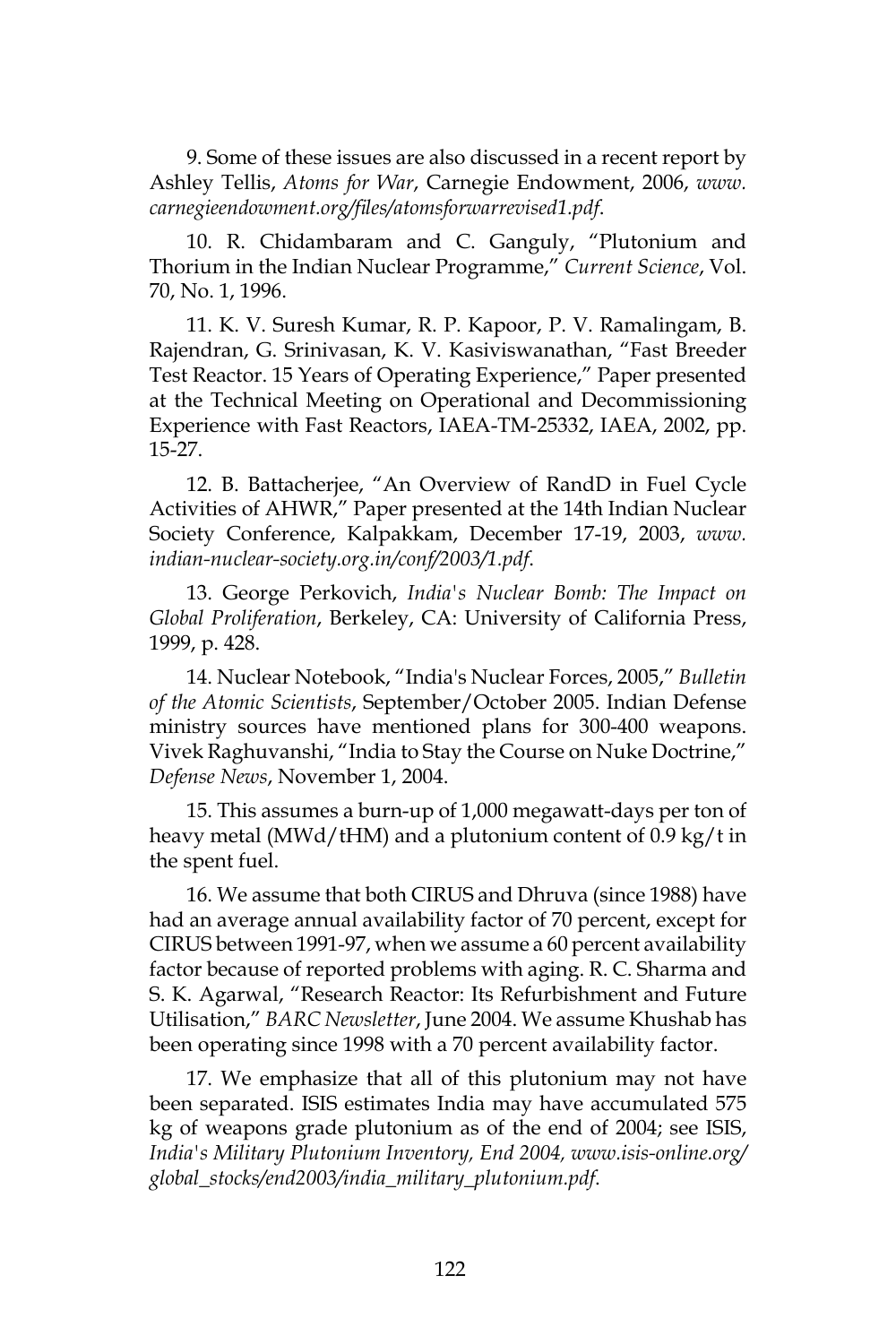18. Assuming a 7,000 MWd/tHM burn-up, thermal efficiency of 0.29, Monte Carlo N-Particle (MCNP) code calculations by Alexander Glaser and Jungmin Kang show the fresh spent fuel contains about 3.8 kg of plutonium per ton of heavy metal (tHM). As the spent fuel cools, its Pu-241 decays with a 14-year half-life and the overall plutonium content therefore decreases by about 1 percent over 5 years to 3.75 kg per ton of spent fuel. Indian PHWRs now have an average burn-up of 7,000 MWd/tHM. K. C. Sahoo and S. A. Bhardwaj, "Fuel Performance In Water Cooled Nuclear Reactors," Paper presented at the 14th Indian Nuclear Society Annual Conference, Kalpakkam, December 17-19, 2003, *www.indian-nuclear-society.org.in/conf/2003/12.pdf*.

19. Currently safeguarded reactors are Tarapur 1 and 2 and Rajasthan 1 and 2. The Tarapur reactors have a thermal efficiency of 31.2 percent, an average fuel burn-up of 19,500 MWd/tHM, and produce 8 kg/tHM of plutonium.

20. Z. Mian and A.H. Nayyar, "An Initial Analysis of 85- Krypton Production and Dispersion from Reprocessing in India and Pakistan," *Science and Global Security*, Vol. 10, No. 3, 2002.

21. *Ibid*.

22. Perkovich, pp. 428-430; Chengappa, pp. 417-418.

23. J. Carson Mark, "Explosive Properties of Reactor-Grade Plutonium," *Science and Global Security,* Vol. 4, No. 1, 1993, pp. 111-124.

24. Sanjeev Srivastava, "Indian P.M. Feels Political Heat," BBC, July 26, 2005, available from *news.bbc.co.uk/go/pr/fr/-/2/hi/ south\_asia/4715797.stm.*

25. A. Gopalakrishnan, "Indo-US Nuclear Cooperation: A Nonstarter?" *Economic and Political Weekly,* July 2, 2005.

26. Nuclear Power Corporation of India, *www.npcil.nic.in/ PlantsInOperation.asp*.

27. Planning Commission, Government of India, *Mid-Term Appraisal of the Tenth Five Year Plan (2002-2007)*, *planningcommission. nic.in/midterm/cont\_eng1.htm*. Chapter 10, pp. 229-230.

28. *RWE Nukem*, December 2004, p. 24.

29. *Ibid*.

30. *Project Implementation Status Report of Central Sector Projects Costing Rs. 20 Crore and Above*, October-December 2005, Infrastructure and Project Monitoring Division, Government of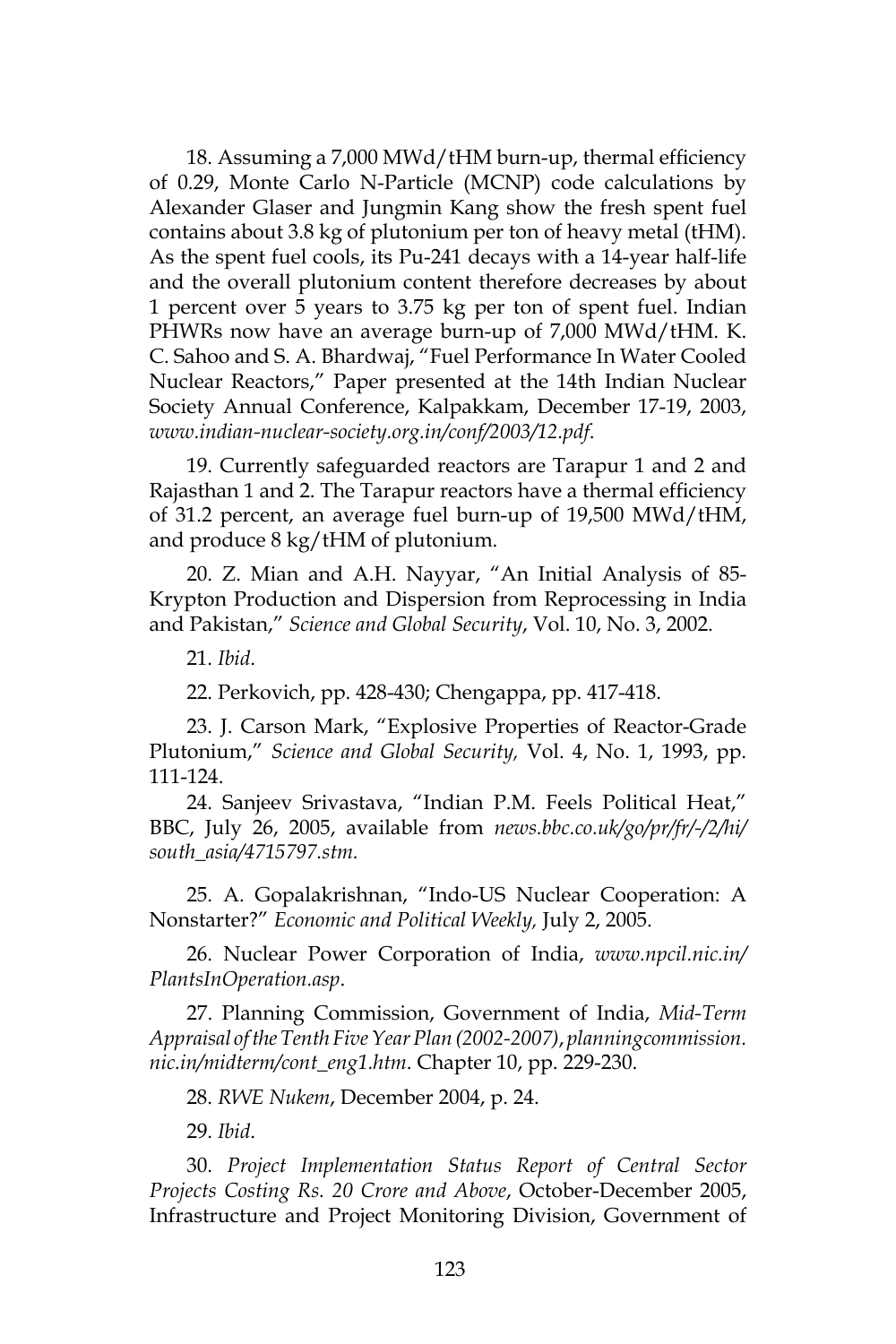India, April 2006, *mospi.nic.in/pi\_status\_report\_oct\_dec2005.pdf*. The Turamdih plant is expected to be commissioned by December, 2006, "UCIL exploring uranium ore in Chattisgarh, Rajasthan, Karnataka," *PTI*, June 5, 2006.

31. "Interview with R. Kalidas," *RWE Nukem*, December 2004.

32. Xavier Dias, "DAE's Gambit," *Economic and Political Weekly,* August 6, 2005.

33. T. S. Subramanian, "Uranium Crisis," *Frontline*, January 13, 2006.

34. At Nalgonda, the Uranium Corporation of India claims it expects to mine 1,250 tons of uranium ore per day. "Environmental Clearance for Uranium Mining," *Hindustan Times*, December 12, 2005. Assuming an average grade of 0.04-0.05 percent, this implies 150-187.5 tons/year of uranium. For Kadapa, see MECON Limited (Ranchi), EIA/EMP Report For Tummalapalle Uranium Project, Uranium Corporation of India Ltd, 2006. As noted above, India expects a large increase in ore processing capacity in 2006 that can more than handle this increased demand.

35. T.S. Subramanian and Suhrid Sankar Chattopadhyay, "Back To Singhbhum," *Frontline*, January 13, 2006.

36. This includes under construction HWRs as they come into operation and excludes HWRs once they come under safeguards and can be fuelled by imported uranium. It also excludes CIRUS and Dhruva and uranium demand from the enrichment program, which add up to about 45 tons per year.

37. K Subrahmanyam, "India and the Nuclear Deal," *Times of India*, December 12, 2005.

38. "BARC Planning New Dhruva-Type Reactor," *Hindustan Times*, April 28, 1999.

39. Mark Hibbs, "Replication of Dhruva Reactor Proposed for Next Indian Economic Plan," *Nuclear Fuel*, May 8, 2006.

40. This possibility is suggested by Albright, Berkhout, and Walker, p. 267. In normal operation, a 200 MWe PHWR refueling machine would need to change 8 fuel bundles a day. A typical refueling machine apparently requires 2-3 hours to change 4-8 fuel bundles, see, e.g., *CANDU Fundamentals*, *canteach.candu.org/ library/20040700.pdf*, p. 179. For 1,000 MWd/tHM burnup, such refueling would have to be repeated seven times a day.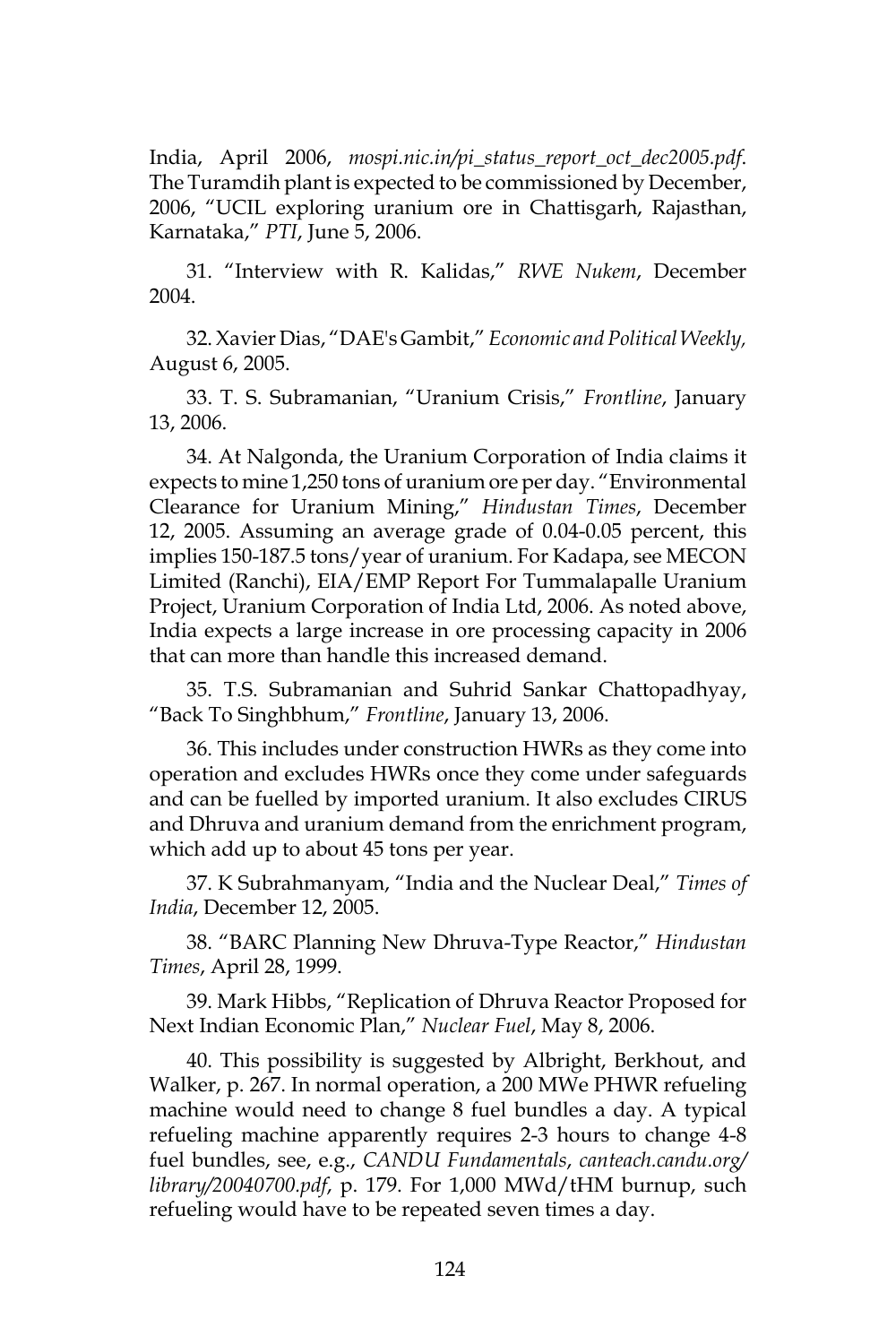41. A. H. Nayyar, A. H. Toor, and Z. Mian, "Fissile Material Production in South Asia," *Science and Global Security*, Vol. 6, No. 2, 1997, pp. 189-203.

42. A 220 MWe power reactor operating at 1,000 MWd/tHM burn-up would require a seven times higher refueling rate than at its normal, 7,000 MWd/tHM, operation. This appears to be possible given the on-line refueling capabilities of these reactors.

43. Uranium consumption is about 222 tons/year in production mode versus 32 tons in power mode.

44. Baltej Singh, P. D. Krishnani and R. Srivenkatesan, "Use of Depleted Uranium in Equilibrium Core of Standard PHWRs: A Complete Study," (Paper presented at the 16th Annual Conference of the Indian Nuclear Society, 2005), *www.indiannuclear-society.org.in/conf/2005/pdf\_3/topic\_1/T1\_CP5\_Baltej\_Singh. pdf*. The depleted uranium requirement is twice that of the natural uranium it replaces, in order to maintain reactor performance.

45. Singh, Krishnani, and Srivenkatesan, "Use of Depleted Uranium in Equilibrium Core of Standard PHWRs: A Complete Study."

46. Depleted uranium fuel is manufactured at the Nuclear Fuel Complex using uranium recovered by the reprocessing plant which handles spent fuel from CIRUS and Dhruva. C. Ganguly, "Manufacturing Experience Of PHWR and LWR Fuels," Paper presented at the 14th Indian Nuclear Society Conference, Kalpakkam, December 17-19, 2003, *www.indian-nuclear-society.org. in/conf/2003/8.pdf*. In a PHWR at a burnup of 1,000 MWd/tHM, the 0.7 percent U-235 in natural uranium fuel is reduced to 0.6 percent U-235, while fuel with a burnup of 7,000 MWd/tHM contains 0.2 percent uranium-235.

47. As of 2003, the Nuclear Fuel Complex at Hyderabad had produced about 76 tons of depleted uranium fuel. *Ibid*.

48. The four reactors at Kaiga also have been designated as military and may imply this site is to host another reprocessing plant and unsafeguarded breeder reactor, similar to the arrangement at Madras.

#### 49. *Ibid*.

50. India plans a series of "FBR parks," each of which will have two to four FBRs, a dedicated reprocessing plant and a fuel fabrication plant, including at Kalpakkam; T. S. Subramanian, "A Milestone at Kalpakkam," *Frontline*, November 6, 2004.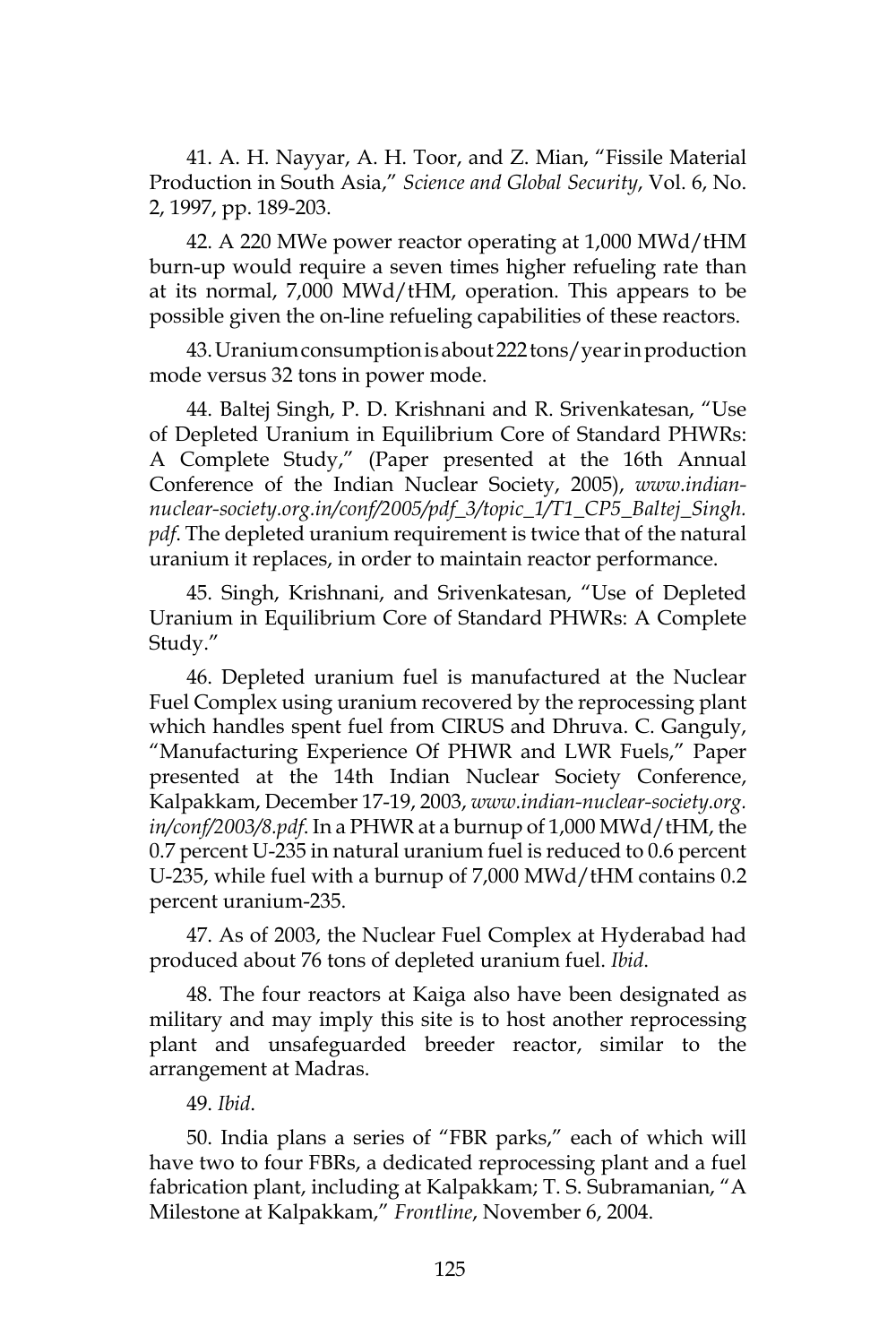51. *Design of Prototype Fast Breeder Reactor*, Indira Gandhi Centre for Atomic Research, December 2003, *www.igcar.ernet.in/ broucher/design.pdf*. The plutonium content of the fuel is reported to be 20.7 percent in the inner core and 27.7 percent in the outer core, with approximately 91 percent of the total power generated in the core; D. G. Roychowdhury, *et al*., "Thermal Hydraulic Design of PFBR Core," *LMFR Core Thermohydraulics: Status and Prospects,* IAEA-TECDOC-1157, June 2000, *www.iaea.org/inis/aws/ fnss/fulltext/1157\_3.pdf*.

52. We assume a core breeding ratio of 0.68 and an overall breeding ratio of 1.05. Note that Japan's Monju and the cancelled U.S. Clinch River fast breeder reactors had core breeding ratios of 0.6-0.75; S. Usami, *et al*., *Reaction Rate Distribution Measurement and the Core Performance Evaluation in the Prototype FBR Monju*, last updated July 5, 2005*, aec.jst.go.jp/jicst/NC/tyoki/sakutei2004/ sakutei17/siryo41.pdf*. For this range of core breeding ratios, the PFBR would produce about 164-109 kg of weapons grade plutonium. Preliminary results from MCNP calculations on PFBR plutonium production support this range of plutonium production. Alexander Glaser, private communication.

53. T. S. Subramanian, "A Milestone at Kalpakkam," *Frontline*, November 6-19, 2004, *www.hinduonnet.com/fline/fl2123/ stories/20041119003210200.htm*.

54. The spent fuel from the breeder would need to cool before it could be reprocessed and the plutonium recycled, and so an initial plutonium stock for two cores, about four tons in total, is required for each breeder.

55. Zia Mian and M. V. Ramana, "Beyond Lahore: From Transparency to Arms Control," *Economic and Political Weekly*, April 17-24, 1999; Zia Mian, A. H. Nayyar and M. V. Ramana, "Making Weapons, Talking Peace: Resolving The Dilemma of Nuclear Negotiations," *Economic and Political Weekly*, July 17, 2004; R. Rajaraman, "India-U.S. Deal and the Nuclear Ceiling," *The Hindu*, September 10, 2005; R. Rajaraman, "Nurturing the Indo-US Agreement" in *The Debate on the Indo–US Nuclear Cooperation*, Delhi Policy Group and Bibliophile South Asia, 2006.

56. Matthew McKinzie, *et al*., "The Risks and Consequences of Nuclear War in South Asia," in *Out of the Nuclear Shadow*, Smitu Kothari and Zia Mian, eds., Delhi: Lokayan and Rainbow Publishers and London: Zed Books, 2001.